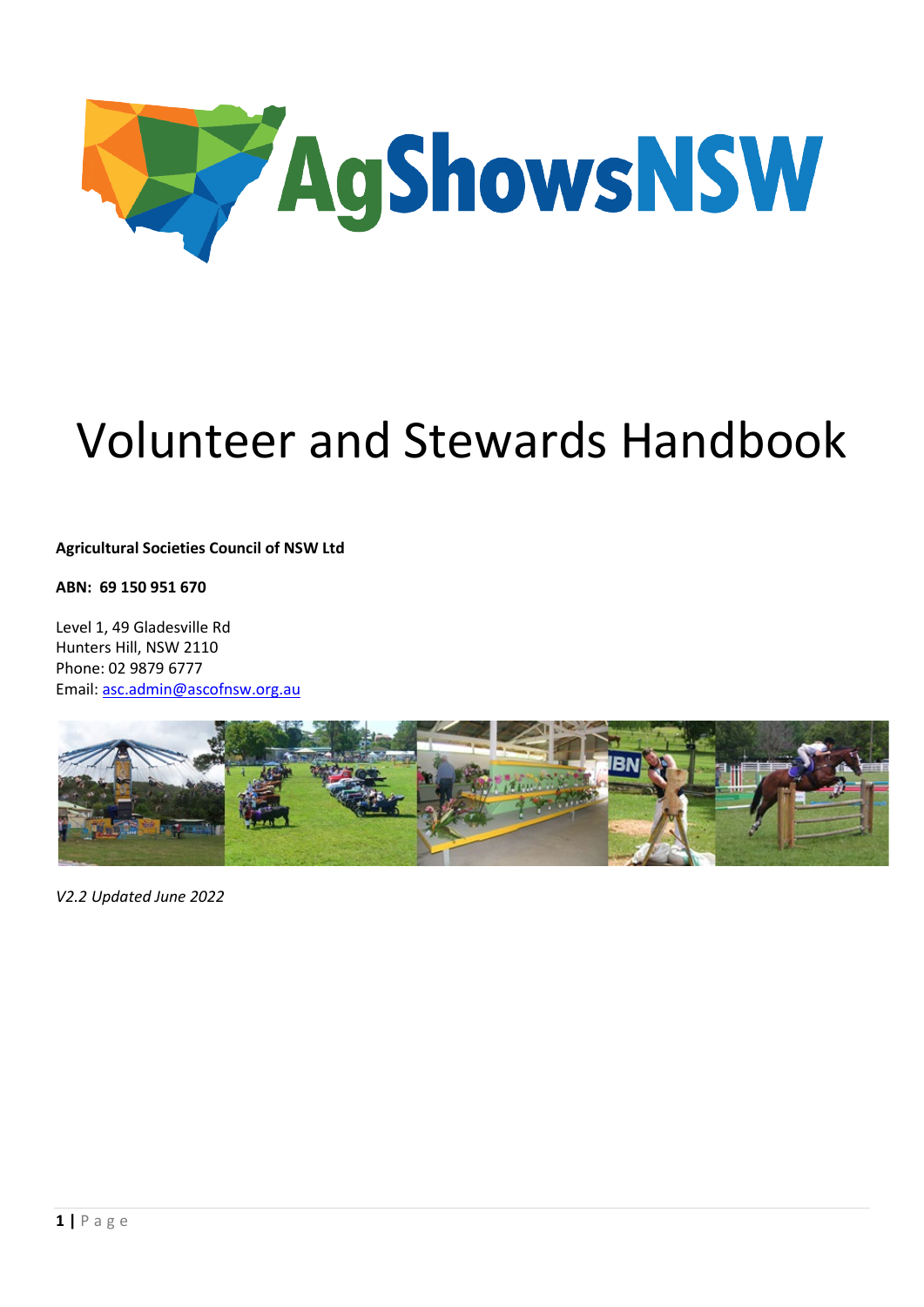# Contents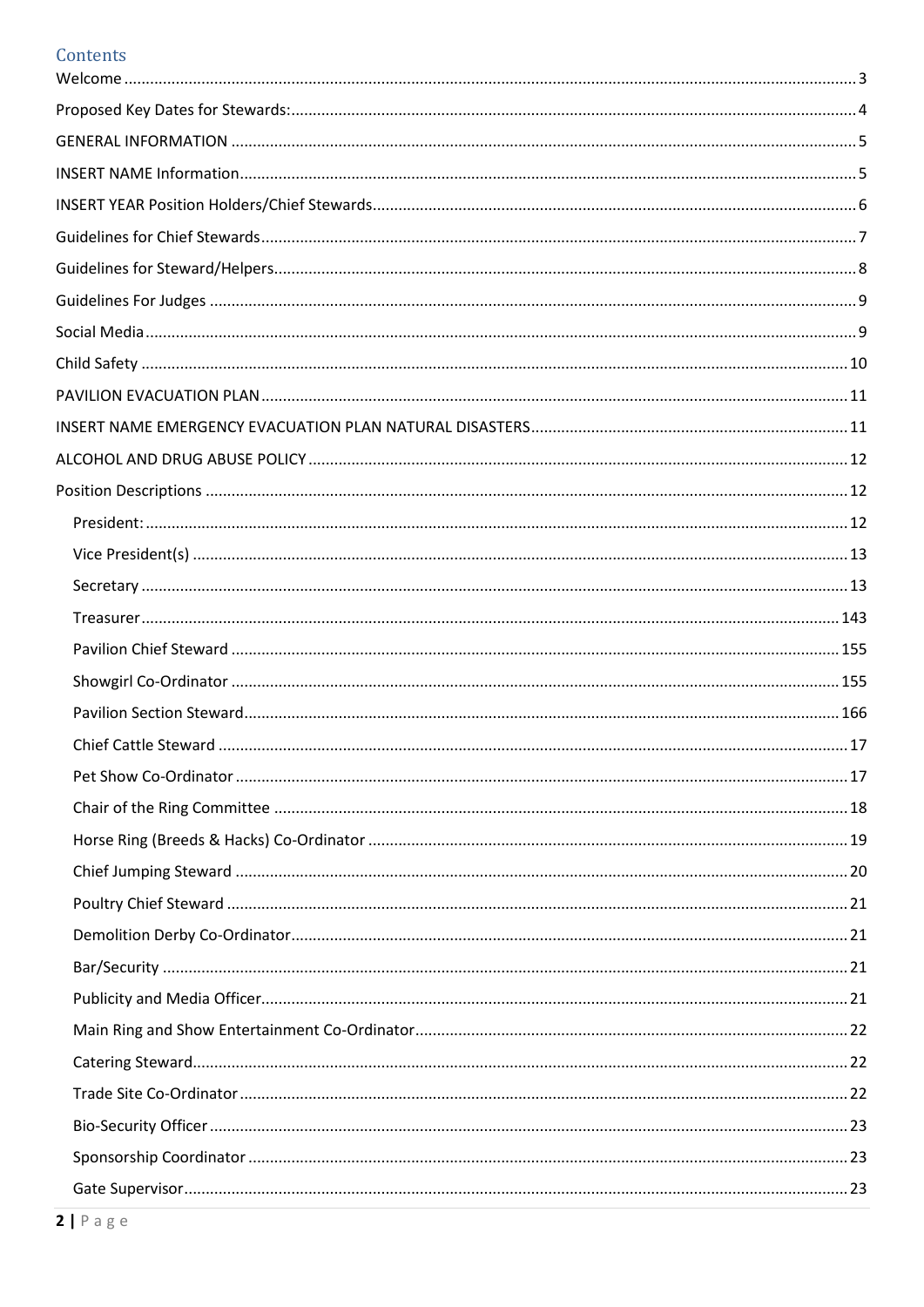# <span id="page-2-0"></span>**Welcome**

*Dear Stewards/Volunteers;*

*On behalf of the President, and the Committee of the INSERT SHOW NAME, I would like to thank you for giving up your time to provide us with the expertise to run the INSERT YEAR.*

*INSERT BLURB*

*I hope you enjoy your time with us; we will work hard, laugh lots and cry a little, always mindful that we all share one common goal, providing the people of the district with the best Show possible.* 

*Thanking you again,* 

*INSERT NAME*

*President*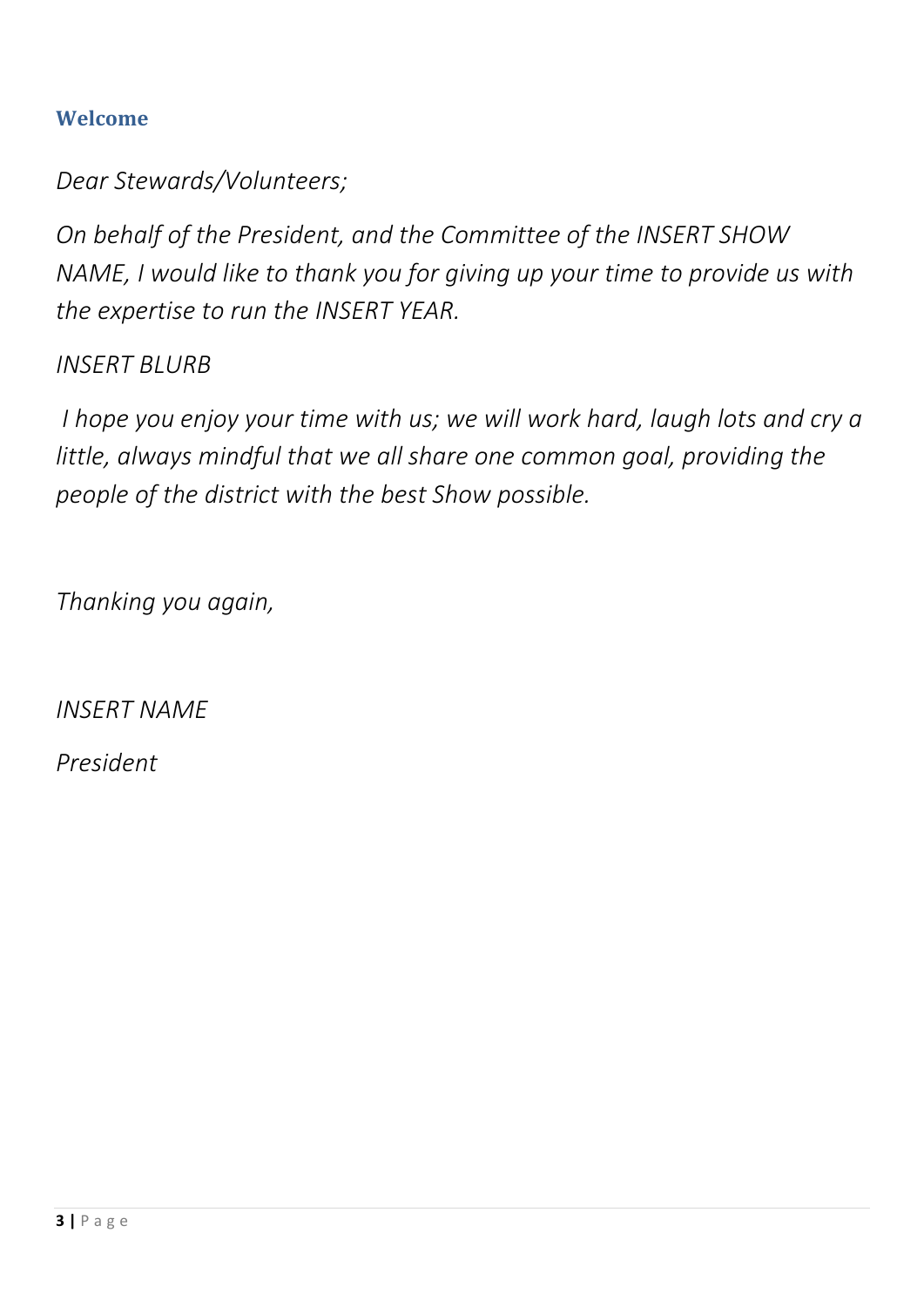# <span id="page-3-0"></span>**Proposed Key Dates for Stewards:**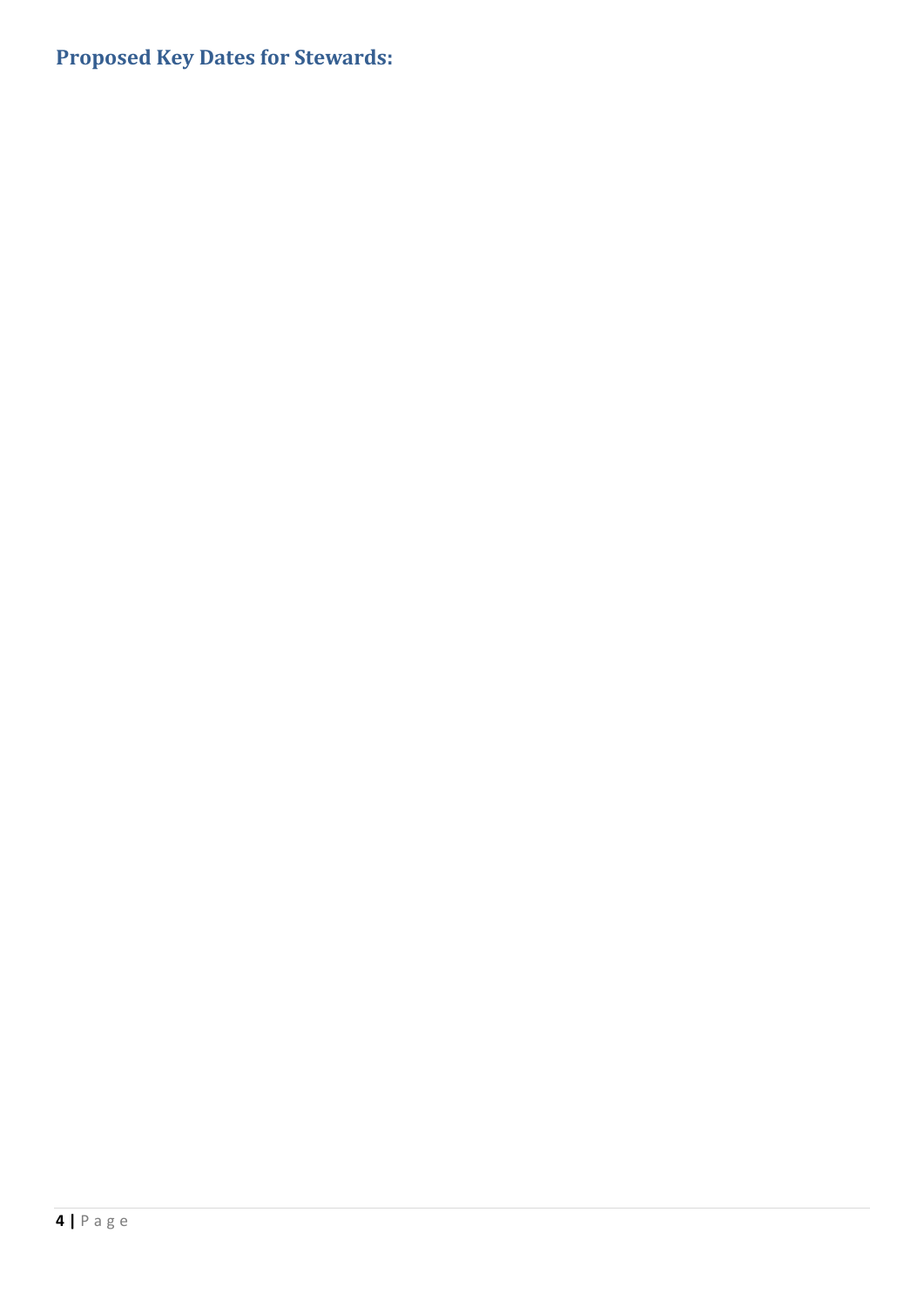# <span id="page-4-0"></span>**GENERAL INFORMATION**

Official Title: Show Dates: Times:

Gate Prices:

| Adult - 1 Day Pass               |         |                   | INSERT        |  |
|----------------------------------|---------|-------------------|---------------|--|
| Adult - 2 Day Pass               | INSERT  |                   |               |  |
| Family $-1$ Day Pass             |         |                   | INSERT        |  |
| Family $-2$ Day Pass             |         |                   | <b>INSERT</b> |  |
| Children:                        |         |                   |               |  |
| Aged 5-18 years<br>$\circ$       |         |                   | INSERT        |  |
| $\circ$                          |         | Aged under 5      | INSERT        |  |
| Concession:                      |         |                   | INSERT        |  |
| Members:                         |         |                   |               |  |
|                                  | O       | Single Membership | INSERT        |  |
|                                  | $\circ$ | Family Membership | INSERT        |  |
|                                  | O       | Junior Membership | INSERT        |  |
|                                  |         |                   |               |  |
| ASC Delegates & Group Delegates: |         |                   | Free          |  |
| Parking:                         |         |                   | INSERT        |  |

# <span id="page-4-1"></span>**INSERT NAME Information**

### Important Telephone Numbers

| <b>FMFRGFNCY</b>     | 000           |
|----------------------|---------------|
| Show mobile          | <b>INSERT</b> |
| Presidents mobile    | <b>INSERT</b> |
| Chief Steward Mobile | <b>INSERT</b> |
| Local Police         | <b>INSERT</b> |

### Show Office Hours

Medical and First Aid

First Aid Facilities will be located INSERT

The nearest Public Hospital Casualty Department is INSERT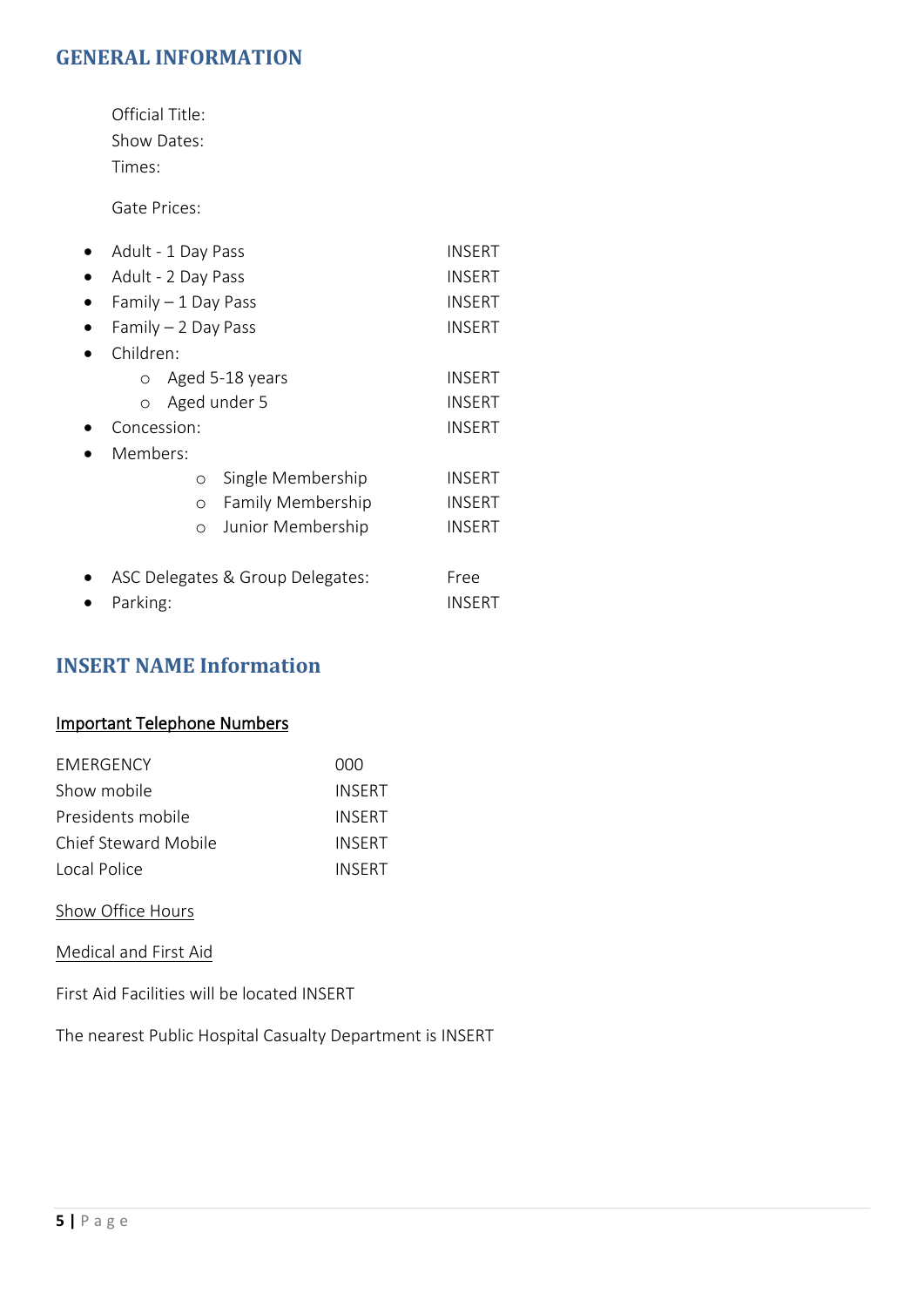# <span id="page-5-0"></span>**INSERT YEAR Position Holders/Chief Stewards**

| President:                        | Nursing Homes, Aged &<br><b>Disability Groups:</b> | Cut Flowers:                       |
|-----------------------------------|----------------------------------------------------|------------------------------------|
| <b>Vice President:</b><br>Senior: | Spinning & Weaving:                                | <b>RSUS Pavilion:</b>              |
| Junior:                           | <b>Needlework &amp; Handicrafts:</b>               | <b>Garden Competition:</b>         |
| Secretary:                        | Scrapbooking:                                      | <b>Stud Beef Cattle:</b>           |
| Treasurer:                        | Children's Work - Individual:                      | Virtual Pet Show:                  |
| Executive:                        | Children's Work - Schools:                         | Hacks (Ridden & Led):              |
| <b>Chief Pavilion Steward:</b>    | LEGO & Models:                                     | Showjumping:                       |
| <b>Showgirl Coordinator:</b>      | Colouring-In:                                      | <b>Window Display Competition:</b> |
| <u>Wool:</u>                      | Photography:                                       | Poultry:                           |
| Young Judges:                     | Fine Arts:                                         | Caged Birds:                       |
| Farm Produce:                     | Woodwork:                                          | Woodchop:                          |
| Cookery:                          | Jams, Preserves & Honey:                           | Stud Sheep:                        |
|                                   | Home Brew:                                         | Ute Show:                          |
| Knitting & Crochet:               |                                                    | Demo Derby:                        |
|                                   |                                                    |                                    |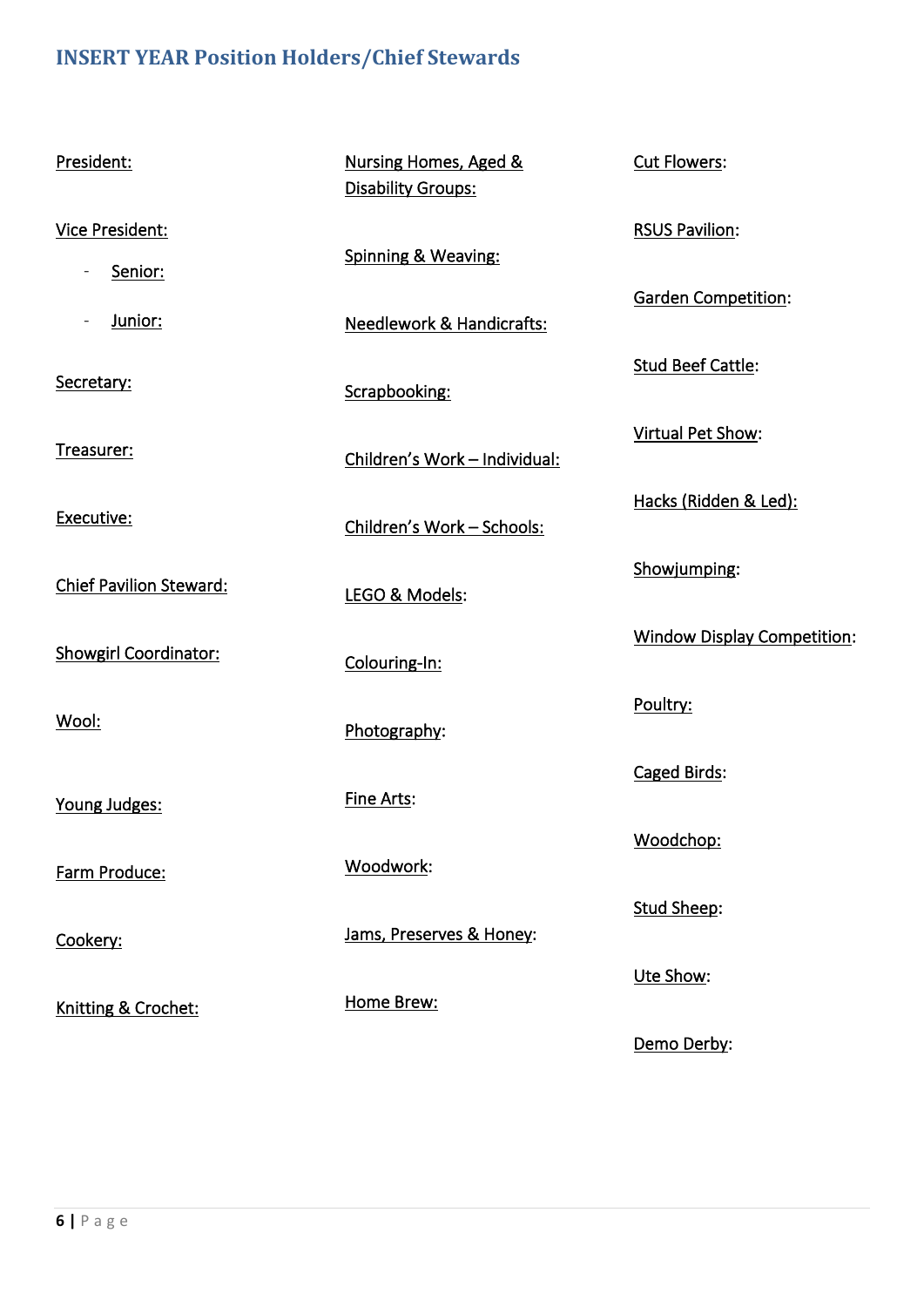# <span id="page-6-0"></span>**Guidelines for Chief Stewards**

The Chief Steward is responsible for:

- Updating the classes in their Section to keep them relevant and to maximise entries, and provide a copy of their Section for printing and distribution;
- Contacting new and existing sponsors for their Section, in conjunction with the Sponsorship Coordinator;
- Organising prizes and/or prize money;
- Organising a Judge;
- Being present during the accepting, judging and picking up of entries,
- Providing social media content related to their Sections/Competitions. and
- Assisting in the Working Bees to set up, and pack down the Pavilion

#### Before Judging:

- Be familiar with what Sections/Classes you do and do not have, and who the Stewards are for those Sections/Classes.
- Double check that you, and the other Stewards have all the necessary paperwork, and equipment for judging
	- o Entry lists
	- o Judging Sheets
	- o Ribbons/Place Cards/ Prizes
	- o Section Boxes
- Ensure you have organised Judges, and other stewards to assist (if necessary), and have provided these officials with the necessary passes/directions/information
- Ensure that the areas where you will be operating during the Show have been set up appropriately
- Be present during the working bees to set-up and pack down, during the accepting and judging of entries, as well as the pick-up (if necessary)

#### During Judging:

The Chief Steward will ensure that the judging process is undertaken in an efficient, and timely manner, and the Officials conduct themselves, and the judging in a professional manner.

The Chief Steward with the help of the Stewards is responsible for:

- Providing the Judge with the entries from a specific class to be judged
- Providing the Judge with any relevant information about those entries, such as number in the class, specifics of the class such as material/size restrictions
- Removal of all unauthorised persons from the judging area.
- Recording the results in an efficient and clear manner and providing these results to the Secretary, as soon as is feasible.

#### After Judging:

- Accompany the Judge to lunch, when they have completed their role/s
- If the judge is moving on to another section, introduce them to the next Steward
- Ensure that all ribbons/cards/prizes are allocated to the correct entrant, and are easily visible where possible for the public to see

#### Housekeeping rules:

- Mobile phones should be switched off or to silent throughout the judging process.
- You must wear appropriate attire.
- Your identification badge is to be worn on the left side of your jacket.
- Smoking is not permitted unless it is within the designated smoking areas.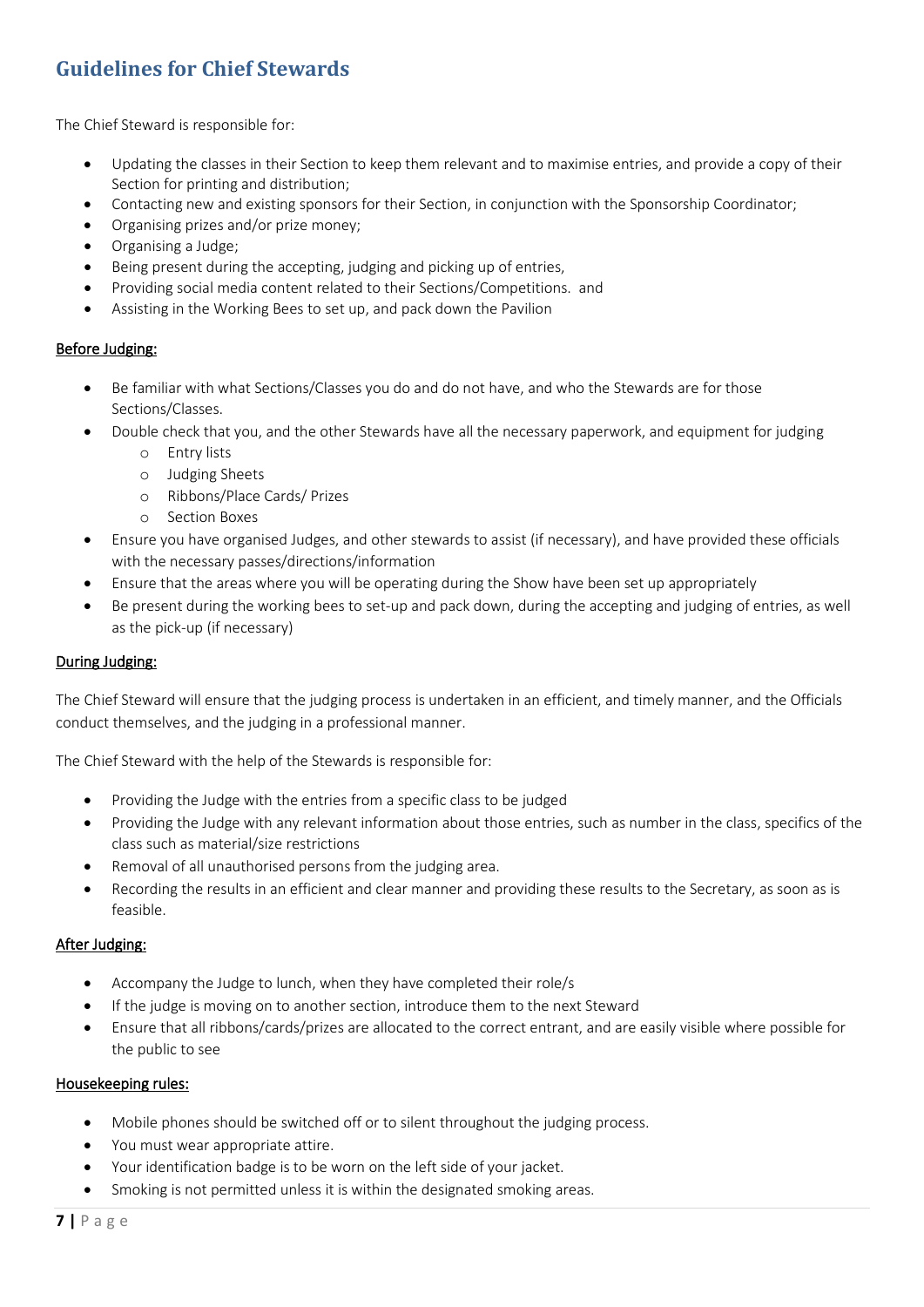# <span id="page-7-0"></span>**Guidelines for Steward/Helpers**

This role is one of the most important in running the Show, and while each helper's role is slightly different, there are a lot of similarities across the board.

A Steward/helper also assists the Judge to be effective in his/her role and facilitates the process of judging to run smoothly and as efficiently as possible

### Before Judging:

- Be familiar with what Sections/Classes you do and do not have
- Double check that you know what is expected of you when assisting the Chief Steward and/or Judge
- Ensure that you have the necessary passes/directions/information to get to the Showground at an appropriate time, and be in the right place
- Be present during the working bees to set-up and pack down, during the accepting and judging of entries, as well as the pick-up (if necessary)

### During judging:

- Stewards must not discuss entries with Judges. If there is any query about a particular Exhibit, Stewards should refer this to the Chief Steward.
- Stewards, like judges, must act without bias, and be respectful and professional at all time
- At completion of judging session, Stewards should assist the Chief Steward to compiling all of the results into/onto a results sheet, and writing out and placing the necessary ribbons/prizes

### Housekeeping rules:

- Mobile phones should be switched off or to silent throughout the judging process.
- You must wear appropriate attire.
- Your identification badge is to be worn on the left side of your jacket.
- Smoking is not permitted unless it is within the designated smoking areas.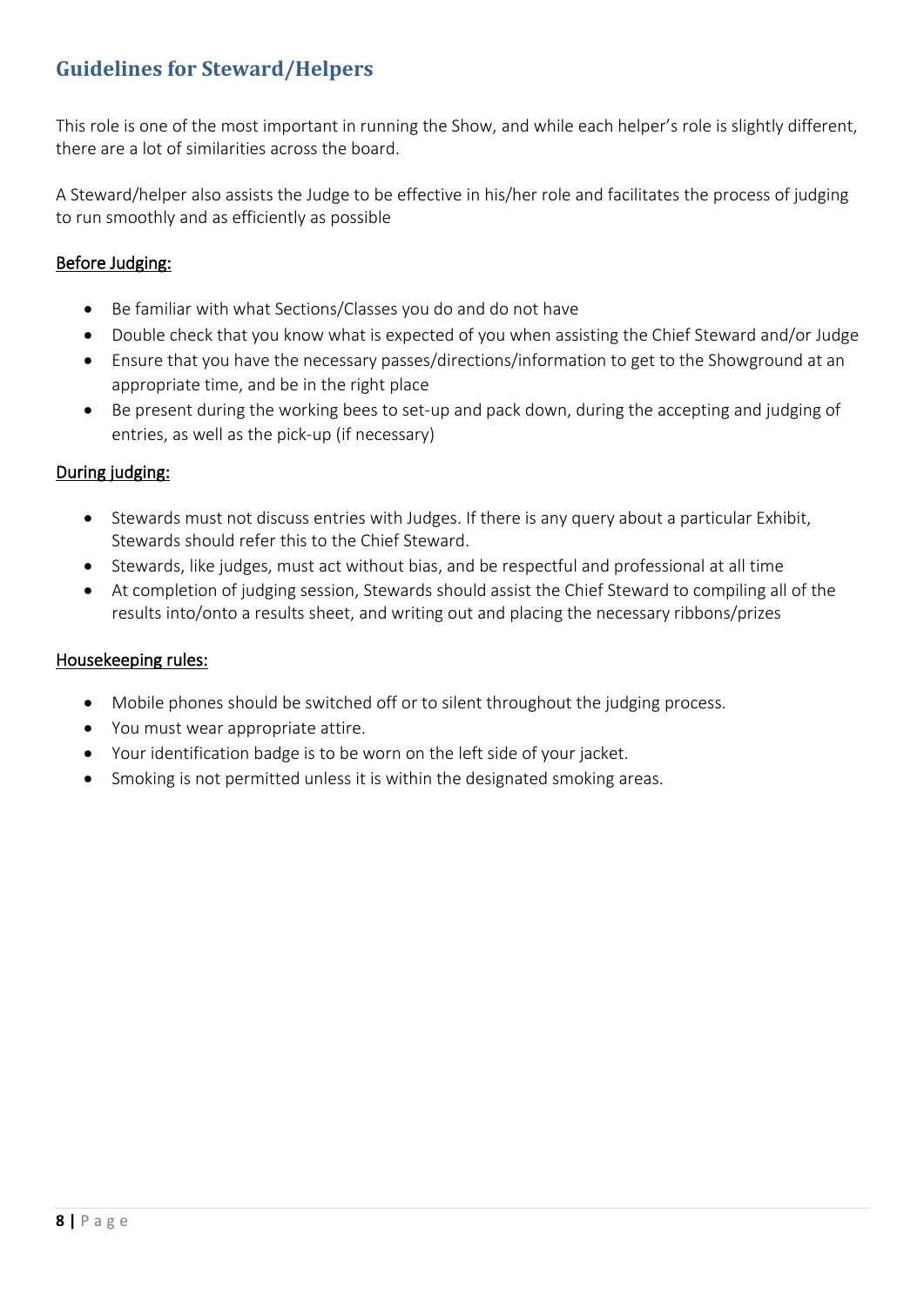# <span id="page-8-0"></span>**Guidelines For Judges**

### Before Judging:

- Report to the Secretary's Office to sign-in, receive your identification and be directed to your area.
- Where possible, passes can be arranged to be provided to Judges beforehand
- Be familiar with the classes featured in the Section/s they are judging
- Read the Schedule carefully and bring with you when you are officiating to refer to if necessary

### During Judging:

- Judges should, at all times, endeavour to keep their actions and reactions to an Exhibit as neutral as possible.
- Judges must maintain a high level of ethical and professional conduct towards the competitors and fellow officials at all times.

### After Judging:

• When the Judge has completed judging a class, the Judge should advise the Steward of the placings and/or awards to be presented, to which entry.

### Housekeeping rules:

- Mobile phones should be switched off or to silent throughout the judging process.
- You must wear appropriate attire.
- Your identification badge is to be worn on the left side of your jacket.
- <span id="page-8-1"></span>• Smoking is not permitted unless it is within the designated smoking areas.

# **Social Media**

INSERT NAME OF SHOW Chief Stewards are responsible for providing social media content related to their section/competition. Sections who maintain a separate social media account for their relevant section should notify the Publicity Officer whenever there is content, they would like shared to the media accounts. Sections or Competition coordinators who wish to have results published in real time or recorded/life streamed must make the Publicity Officer aware of this prior to the event, so that the Publicity Officer to be present or grant access to the social media account for the purpose of recording/live streaming competitive events, or allocate another member or volunteer access to social media accounts for this purpose.

Please ensure that when using social media during judging, that the following guidelines are adhered to:

- Exhibitors' names are not explicitly mentioned, unless the Exhibitor has given permission to do so
- Keep comments positive, and behaviour and content appropriate
- If referring to the Competition, please refer to the INSERT SHOW \_\_\_\_ Section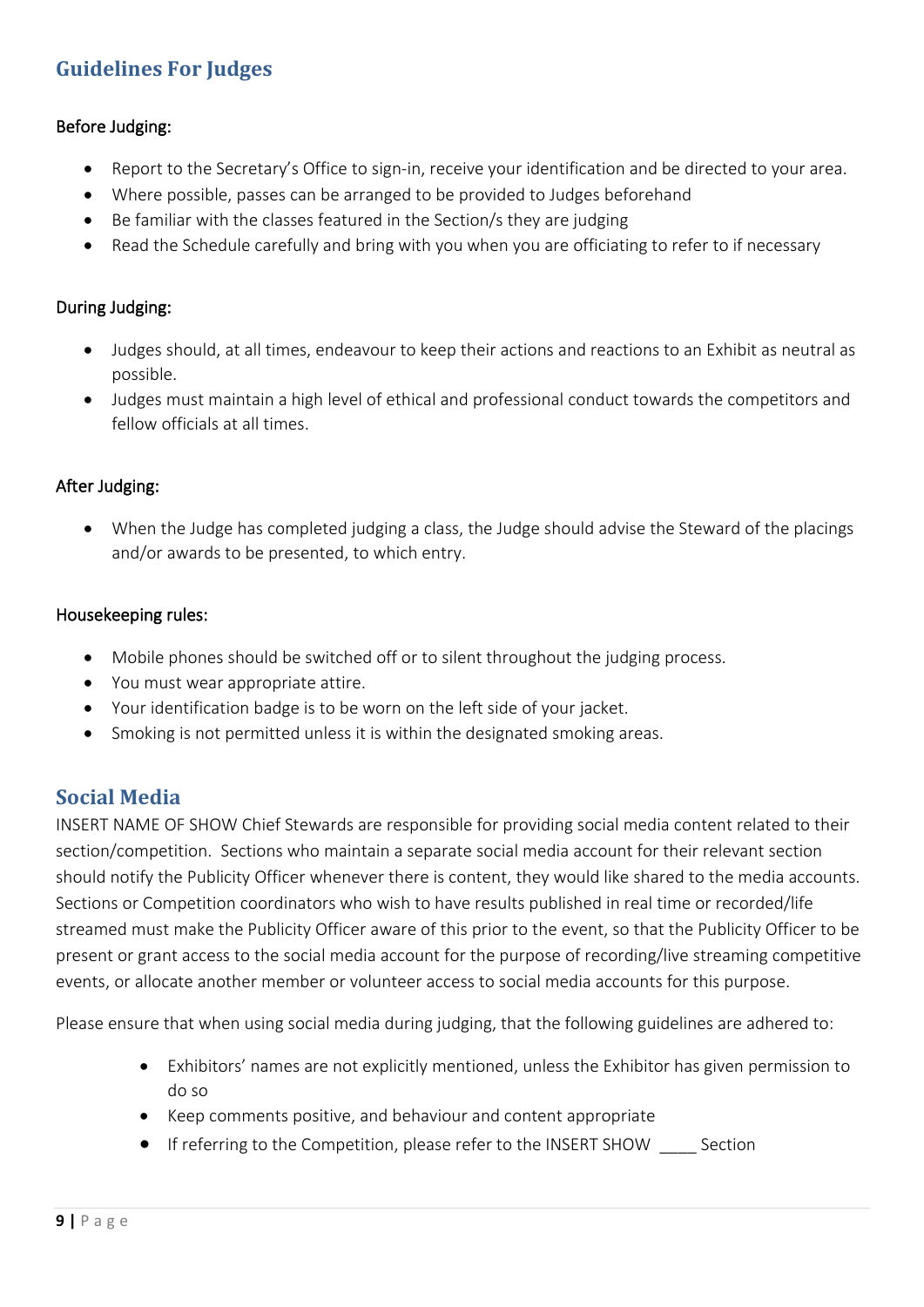# <span id="page-9-0"></span>**Child Safety**

The INSERT NAME is committed to making our online environments as child safe as possible, by

- Identifying and mitigating risks in the online and physical environment without compromising privacy and healthy development, and
- Utilising online resources and environments in accordance with the organisation's code of conduct and relevant policies

All Chief Stewards and Stewards/volunteers are encouraged to:

- Reinforce with anyone that interacts with the general public to comply with all Codes of Conduct, policies and procedures relating to online interactions with, and between adults and children
- Understand that privately messaging children is not appropriate, and
- Where possible have a current Working with Children Check, which is recorded with the Secretary

# <span id="page-9-1"></span>**Child Safe Code of Conduct**

### I will not:

• Subject a child to any form of corporal punishment, social isolation, immobilisation, sexual suggestion, offence or misconduct

- Disregard any concerns, suspicions or disclosures of child abuse
- Communicate with a child in ways that are likely to humiliate, frighten or distress the child
- Use tobacco products or possess or be under the influence of alcohol or illegal drugs at any time while working with children

• Develop any 'special' relationships with children that could be seen as grooming or favouritism such as the offering of gifts or special treatment

• Do things of a personal nature that a child can do for themselves, such as toileting or changing clothes.

### I will:

- Treat children with respect and be a positive role model in my conduct with them
- Communicate with the children in an age appropriate and realistic manner
- Set clear boundaries about appropriate behaviour between myself and a child
- Only have physical contact with a child in ways which are appropriate to my professional or agreed role and responsibilities
- Be willing to listen and respond appropriately to a child's views and concerns
- Respond quickly, fairly and transparently to any serious complaints made by a child or related to a child
- Respect the privacy of children and their families by keeping all information about child protection concerns confidential
- Adhere to all relevant Australian and NSW legislation and ASC's Child Safe recommendations
- Abide by my reporting obligations in relation to the ASC's Complaints Management Policy.

I have read this Code of Conduct and agree to abide by it and its terms.

| Name:      |  |  |  |
|------------|--|--|--|
|            |  |  |  |
| Signature: |  |  |  |
|            |  |  |  |
| Date:      |  |  |  |
|            |  |  |  |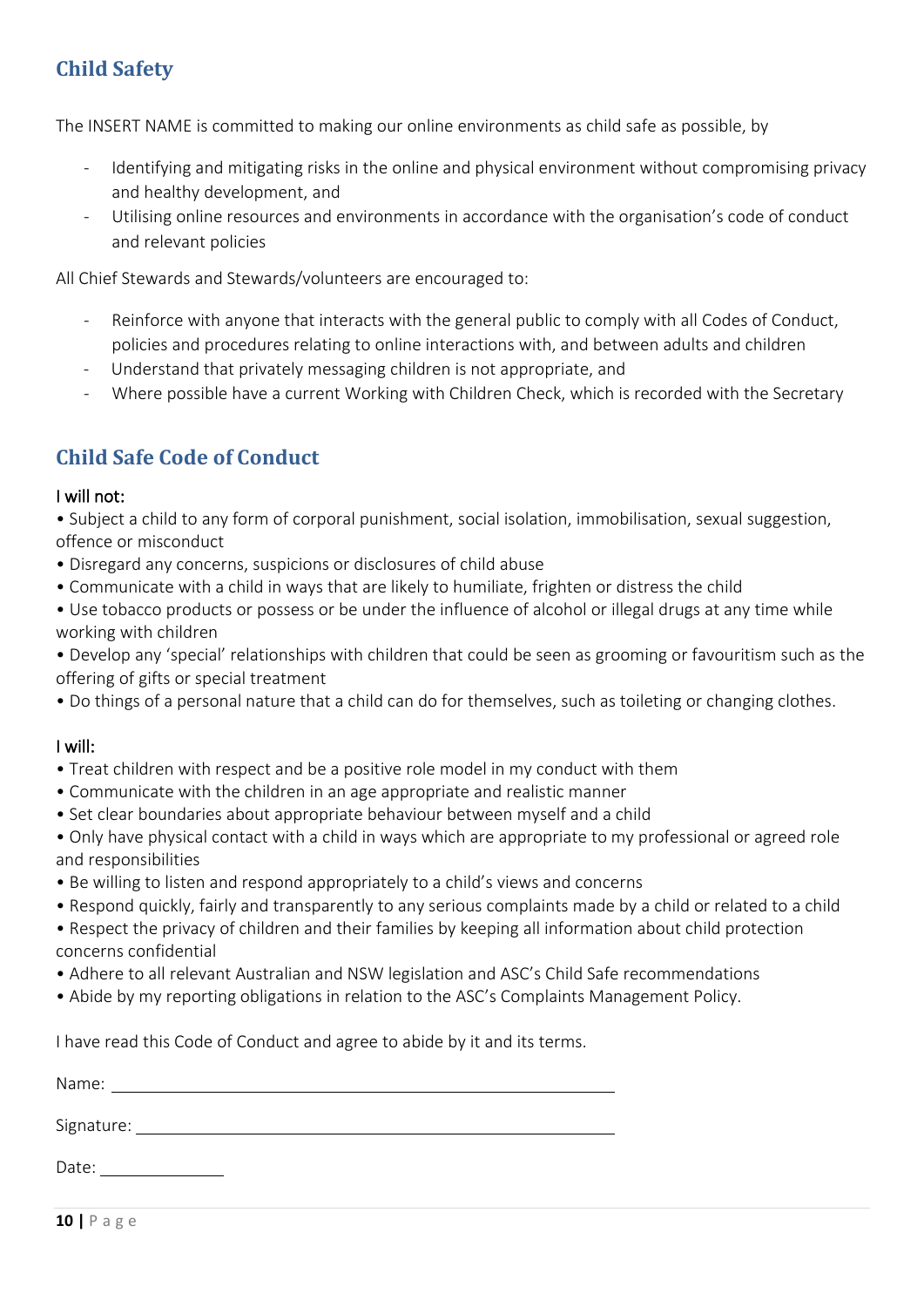# **PAVILION EVACUATION PLAN**

- In case of a fire- Raise alarm and advise other stewards
- If safe, extinguish with extinguisher or fire blanket
- If not safe to do so, or is dangerous- Evacuate immediately
- Advise emergency services when safe to do so
- All volunteers to assemble at the evacuation point which is INSERT LOCATION

# <span id="page-10-0"></span>**INSERT NAME EMERGENCY EVACUATION PLAN NATURAL DISASTERS**

Emergency evacuation is the immediate and urgent movement of people away from a threat or actual occurrence of a hazard.

#### EVACUATION SEQUENCE

#### 1. Preparation

Prior to a significant event the following will occur:

•Committee people located in specific areas are assigned the task of being the Marshall of that area and will have immediate access to two-way radios and safety vests.

•A meeting will be held with these people, President and security personnel to review emergency evacuation plan prior to the event.

•A central 'command Post 'will be designated

#### 2. Detection

During a major event the weather is always to be monitored. In the case of a significant weather event one person will be made responsible to monitor the weather on a constant basis.

#### 3.Decision

The President will make the decision to commence the emergency evacuation procedure.

#### 4. Alarm

•The relevant 'Marshalls' will be contacted and told to commence the emergency evacuation procedure.

•The alarm will be raised by the public address system. All patrons must follow the Marshalls directions

•The President to contact the relevant emergency personnel i.e. NSW Police, NSW Ambulance & NSWFRS notifying that the emergency evacuation procedures have commenced.

#### 5.Reaction

•The Marshall to move all patrons in their area to the specific marshalling area ensuring that once in that area no one moves

•In the case of enclosed buildings, once all patrons are accounted for ensure openings are manned by Marshalls to limit unnecessary movement

• The President to remain in constant contact with the Marshalls

#### 6.Completion

•The President contacts all Marshalls to inform them that the emergency evacuation no longer exists.

•The President to announce via the public address system that the emergency no longer exists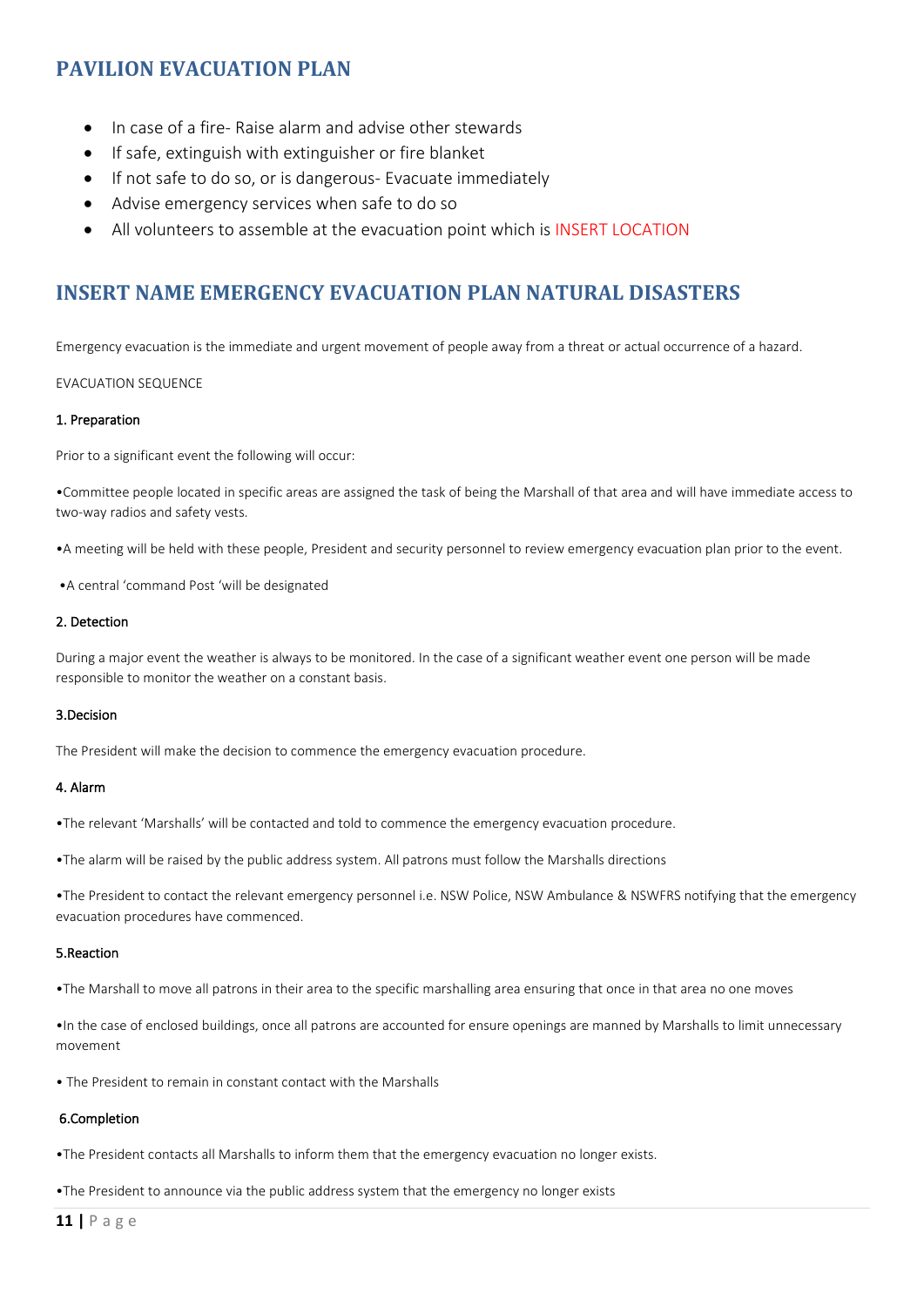•Regular public address announcements are made informing patrons what procedures need to be followed.

•The President contacts NSW Police, NSW Ambulance & NSWFRS and notifies that the emergency evacuation no longer exists

#### 7.Review

Following an emergency evacuation procedure, a review must take place with all relevant people to determine its effectiveness and make improvements as required.

# <span id="page-11-0"></span>**ALCOHOL AND DRUG ABUSE POLICY**

- 1. The Agricultural Societies Inc of NSW. will not tolerate unacceptable behaviour from any judge, steward or person performing duties at an Agricultural Show or Show Committee organized function, who is affected by alcohol or drugs.
- 2. The INSERT NAME considers that all persons assisting at the Show or any associated function should be free of any intimidation or embarrassment caused by any person who is affected by alcohol or drugs.
- 3. The Executive of the Show Society or person in charge of the Event must ensure that any Judge, Steward or Person is not subject to any behaviour, which is a personal embarrassment to the Members of the Show Society or renders the Show Society in disrepute.
- 4. Any reports of alcohol or drug abuse will be treated seriously and action will be taken immediately to remedy the problem.
- 5. Disciplinary action may be taken against any person who is in breach of these protocols.
- 6. Any Judge, Steward or person affected by alcohol or drugs by their actions by be liable under the Workplace, Health and Safety Act.
- 7. Disciplinary action arising from any incident involving alcohol or drug abuse may involve a warning, dismissal or referral to authorities

# <span id="page-11-1"></span>**Position Descriptions**

### <span id="page-11-2"></span>President:

The President's role is to provide leadership and overall responsibility for the organisation and the Committee. The President would ideally be:

- Well informed on the Show's activities and be able to provide oversight
- Able to develop good working relationships with internal and external stakeholders
- Forward thinking and committed to meeting the overall goals of the Show
- Have a good working knowledge of the duties of office bearers
- Able to work collaboratively with Committee Members of all ages
- A good listener and attuned to the interests of Members and other interest groups
- A good role model and positive representative for the Show
- Someone with good leadership skills
- Knowledgeable in not-for-profit governance procedures
- Chair Committee Meetings ensuring that they are run efficiently and effectively
- Act as a signatory for the Show in all legal and financial matters
- Regularly focus the Committee's attention on matters of Show governance that relate to its own structure, role and relationship to any paid employees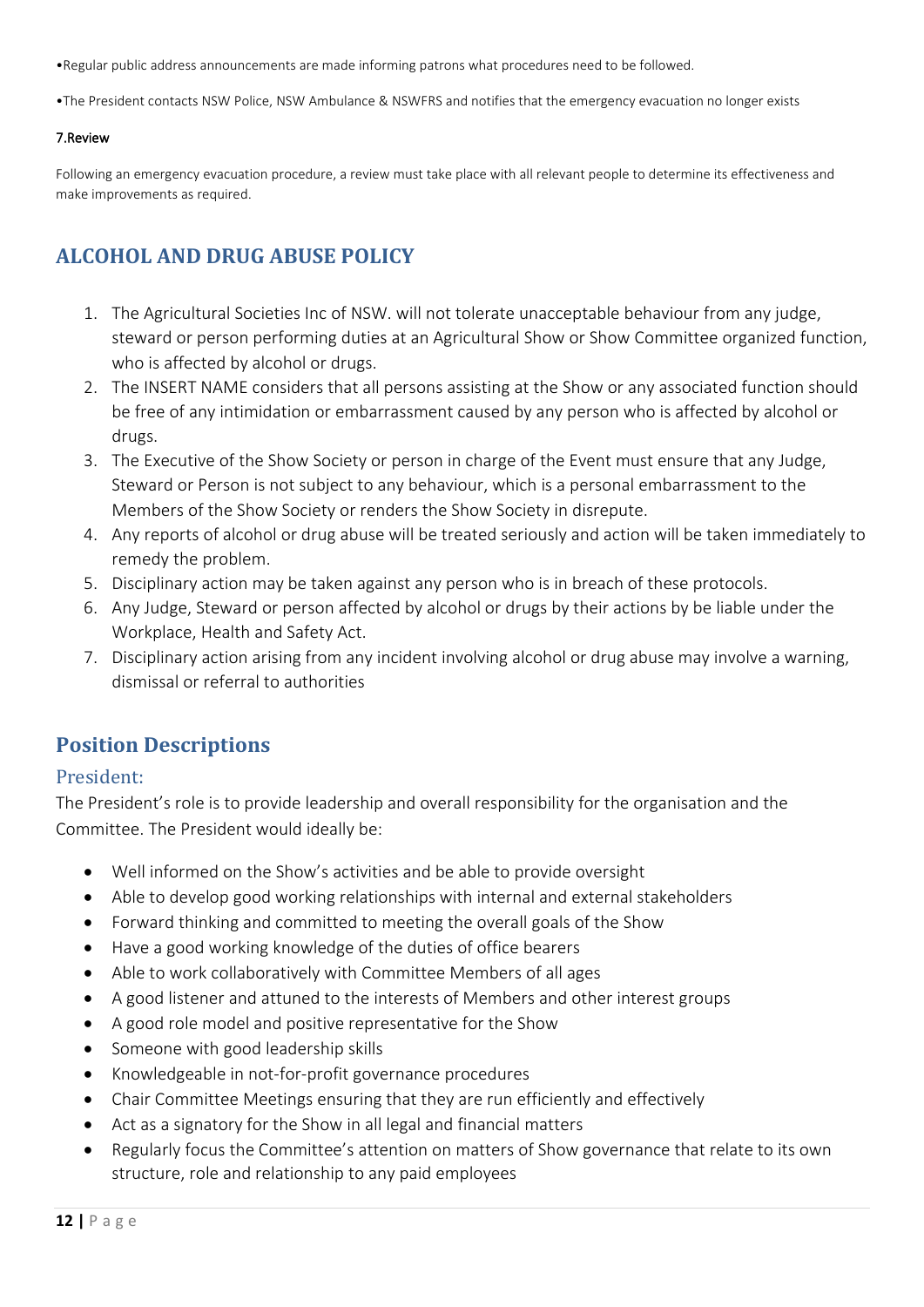- Periodically consult with Committee Members on their role, to see how they are going and help them to optimize their contribution
- Work with the Committee to ensure: 1. the necessary skills are represented on the Committee and that a succession plan is in place to help find new Committee Members when required 2. goals and relevant strategic and business plans are developed in order to achieve the goals of the Show.
- Serve as a spokesperson for the Show when required
- Assist in the development of partnerships with sponsors and funding agencies, as well as organisations that are relevant to the goals of the Show.

# <span id="page-12-0"></span>Vice President(s)

- The Vice President/s should be well informed of all organisation activities and able to provide oversight
- Be willing to step in for the President where needed including chairing meetings
- Be forward thinking and committed to meeting the overall goals of the Committee
- Have a good working knowledge of the Committee Constitution, rules and duties of office bearers
- Be able to work collaboratively with other Committee Members
- Be able to raise concerns with the President where they arise
- In the event of the President being unable to fulfil his/her duties to step into that role.

### <span id="page-12-1"></span>Secretary

The Secretary would ideally be:

- Organised with some office skills
- Computer literate with knowledge of word processing, spreadsheets, email and website management
- A good communicator and able to delegate when necessary
- Diplomatic
- Maintain records of the Committee and ensure effective management of Show's records
- Write Minutes of Committee Meetings, and distribute to members shortly after each meeting
- Development of the agenda in consultation with other Committee Members and distribution prior to the meeting
- Ensure that accurate and sufficient documentation exists to meet legal requirements
- Be a signatory on the Show account
- Enable and authorise people to help with the Committee's business
- Ensure that the records of the Show are maintained as required by law and made available when required by authorised persons. These records may include founding documents, lists of Committee Members, Committee Meeting Minutes, financial reports, and other official records
- Ensure that official records are maintained of Members of the Show and Committee. He/she ensures that these records are available when required for reports, elections, referenda, other votes, etc.
- Ensure that proper notification is given of Committee Meetings
- Manage the general correspondence of the Committee except for such correspondence assigned to others
- Help and lead the Committee in providing systematic communication from the Committee to Show Members and other relevant stakeholders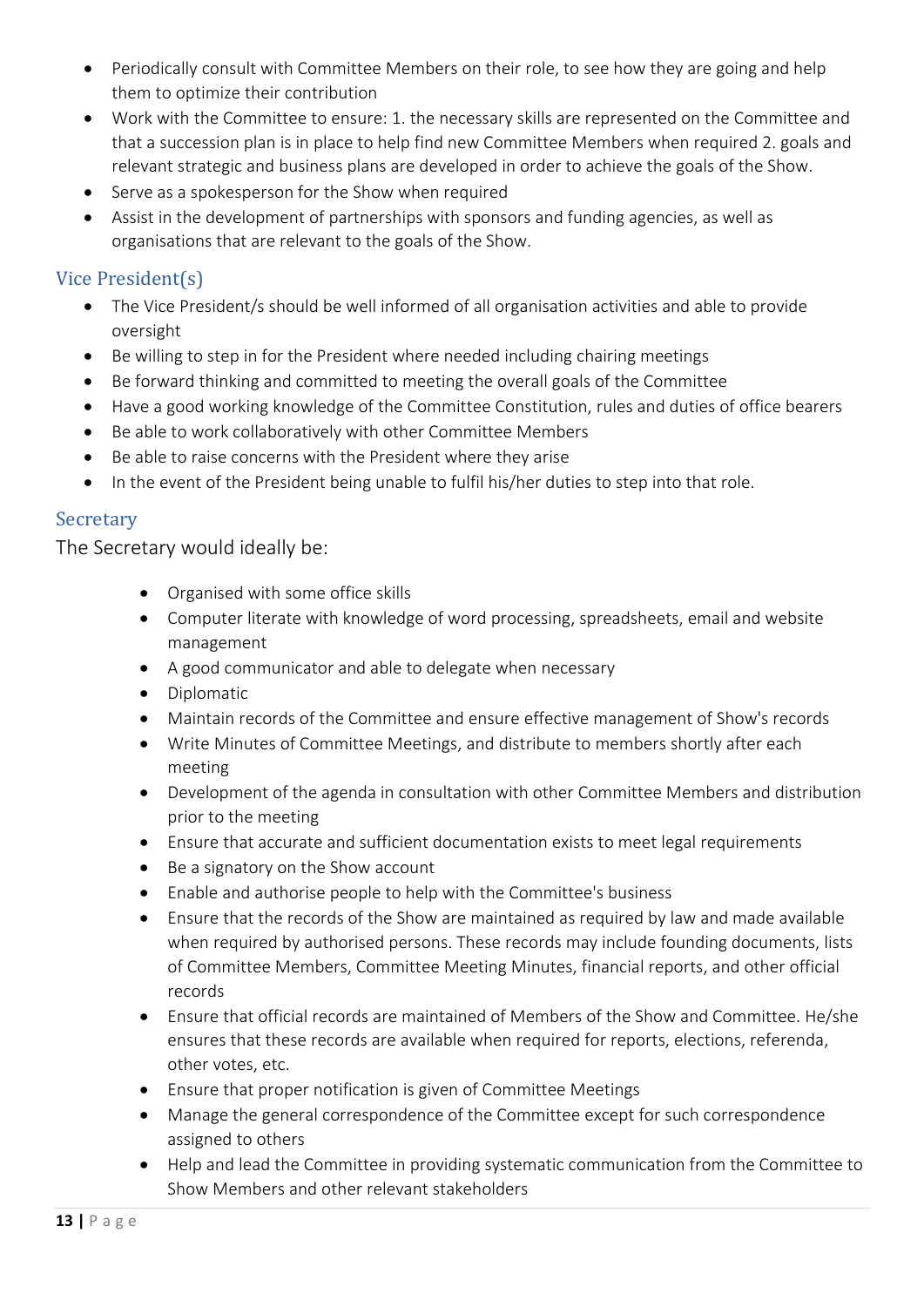• May also be the nominated person to receive and file relevant Police Check records or Working with Children documentation

### <span id="page-13-0"></span>Treasurer

The role of the Treasurer is to be responsible for the financial supervision of the Show to allow the Committee to provide good governance. The Treasurer is responsible for reporting regularly on the Show's financial status to Committee and Members.

The Treasurer would ideally:

- Have good organisational skills
- Have financial expertise
- Have the ability to maintain accurate financial records
- Have computer skills
- Have good communication skills
- Be honest and trustworthy
- Have knowledge of not-for-profit governance
- Provide advice to the Committee in their management of the Show finances
- Administer all financial affairs of the Show
- Lead the annual budget process and ensure an appropriate annual budget is provided to the Committee for approval
- Monitor income and expenditure against the budget to ensure sound financial management
- Ensure development and Committee review of financial policies and procedures
- Support any required auditing processes
- Receipt of all incoming monies
- Bank all monies received
- Pay all accounts
- Maintain accurate records of all income and expenditure
- Ensure that all receipts and payments concur with bank deposits and withdrawals
- Regular financial reports presented at each committee meeting
- Arrange and despatch invoices for periodical payment
- Issue yearly or 1/2 yearly membership fees
- Keep accurate record of all membership payments
- Be a signatory on the Show account
- Provide Profit and Loss for each section of the Show
- Help write a treasurers handbook/list of what each job entails to be able to hand to new members in this role.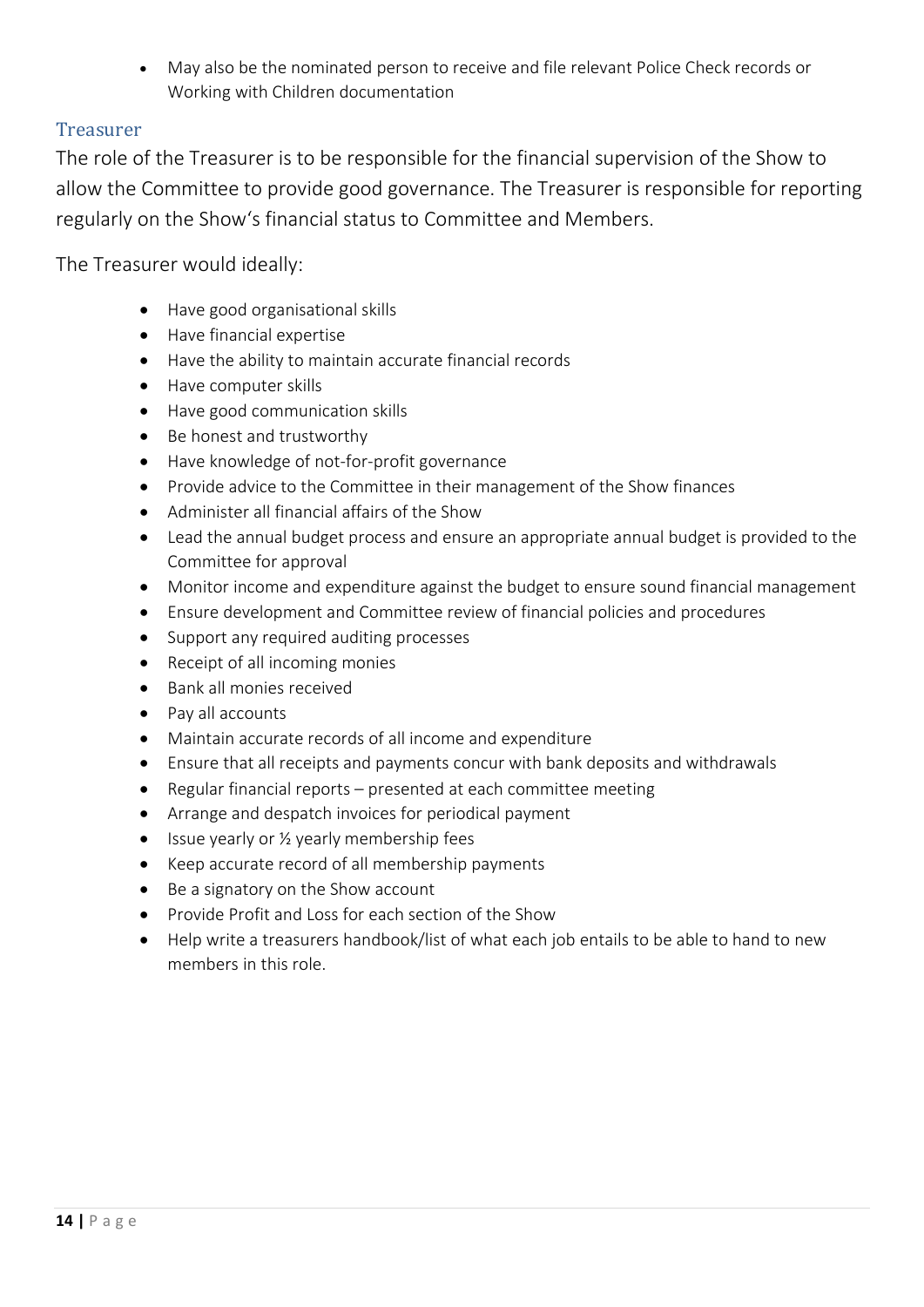# <span id="page-14-0"></span>Pavilion Chief Steward

- Have a solid knowledge & understanding of the association's rules & regulations, especially the procedures for the receipt & conduct of official protests.
- Co-ordinate with other Pavilion Stewards to ensure that schedules are updated regularly, and that the schedules are provided by the cut-off for the next years Show.
- Contact all sponsors to confirm contributions for the year
- Ensure all sponsor details are up to date with appropriate level of details/logos/advertising dependant on their level of sponsorship
- Check all ribbons and prize cards for each Section are correct, and update the Section Boxes accordingly
- Organise float for the taking of entries
- Organise volunteers for the working bee to set up, and pack down the Pavilion; the accepting and picking up of Pavilion entries, and for the judging of entries.
- Organise the Roster for Stewards present in the Pavilion during the Show
- Contact judges should the need arrive, if other Stewards are unable to do so.
- Ensure that the judging and awarding of prizes runs smoothly
- Ensure that the drop off and pick up of entries runs as smoothly as possible
- Present a report at the Monthly Meeting, and Chair the Pavilion and Steward Subcommittee meetings as necessary

# <span id="page-14-1"></span>Showgirl Co-Ordinator

- Have a solid knowledge & understanding of the association's rules & regulations, especially the procedures for the receipt & conduct of official protests.
- Have a solid knowledge and understanding of the RAS and ASC Showgirl conditions and regulations, which are updated regularly.
- Responsible for conducting the Armidale & New England Showgirl Competition, and for obtaining entrants for the Competition
- Contact all sponsors to confirm contributions for the year
- Ensure all sponsor details are up to date with appropriate level of details/logos/advertising dependant on their level of sponsorship
- Order sashes
- Organise the Showgirl Judging includes judges, location, special guests and schedule of events for the day
- Organise for Showgirl entrants to be present at the Show to present prizes, sash winners, speak with the media and be seen.
- Organise for the Showgirl Presentation with the Entertainment Coordinator
- Send out thank you letter for all involved (entrants, judges, sponsors etc)
- Send all necessary forms and paperwork of the winning Showgirl to the Zone Final Coordinator, and the ASC Showgirl Coordinator
- Where required, organise events throughout the year for the Showgirls to be involved in
- Present a report at the Monthly Meeting where necessary.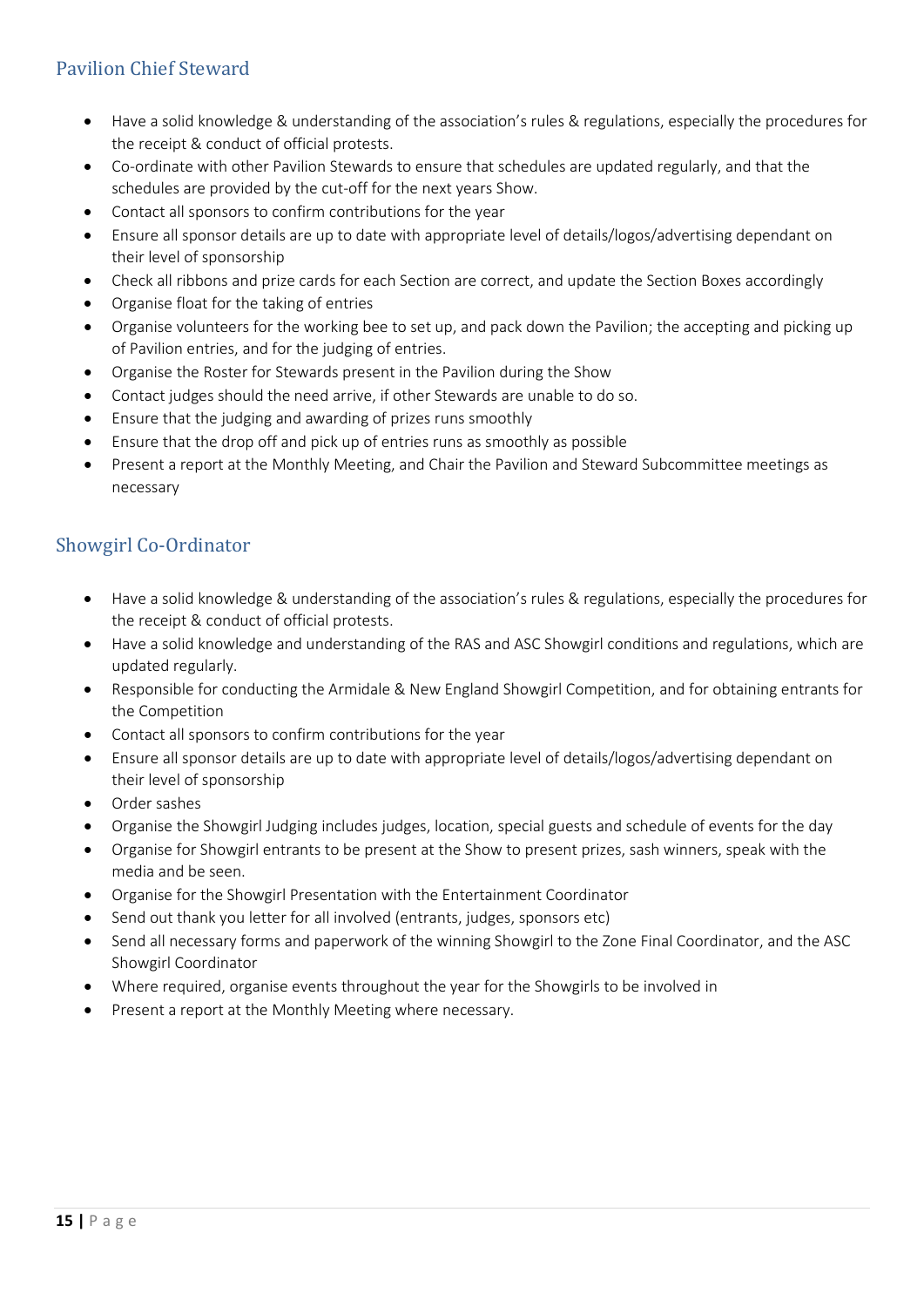# <span id="page-15-0"></span>Pavilion Section Steward

- Have a solid knowledge & understanding of the association's rules & regulations, especially the procedures for the receipt & conduct of official protests.
- Co-ordinate with the Pavilion Chief Steward, and provide Schedule in a timely manner
- Update Section classes to keep them relevant and ensure numbers
- Contact all sponsors to confirm contributions for the year
- Ensure all sponsor details are up to date with appropriate level of details/logos/advertising dependant on their level of sponsorship
- Check Section Box to ensure that all equipment needed is included
- Organise prize money from treasurer, if required
- Organise additional helpers if needed
- Contact suitable judge
- Send out judges' agreement, if necessary
- Send each judge confirmation details with a time of judging, a copy of classes to be judged and entry tickets (if required)
- Assist with any activities such as the setting up, or packing down of the Pavilion, or the Pavilion roster.
- Be present during the accepting, judging and picking up of entries, and ensure that these run as smoothly as possible
- Ensure that the judging and awarding of prizes runs smoothly
- Present a report at the Monthly Meeting, and attend the Pavilion and Steward Subcommittee meetings as necessary

### Sections in the Pavilion include:

- WOOL
- FARM PRODUCE
- **COOKERY**
- KNITTING & CROCHET
- NURSING HOMES, SENIOR GROUPS AND SPECIAL NEEDS GROUPS
- SPINNING & WEAVING
- NEEDLEWORK & HANDICRAFTS
- SCRAPBOOKING
- CHILDREN'S WORK (INDIVIDUAL)
- CHILDREN'S WORK (SCHOOLS)
- LEGO & MODELS
- COLOURING-IN
- PHOTOGRAPHY
- **FINE ARTS**
- WOODWORK
- JAMES. PRESERVES & HONEY
- HOME BREW
- CUT FLOWERS
- RSUS PAVILION
- **GARDEN COMPETITION**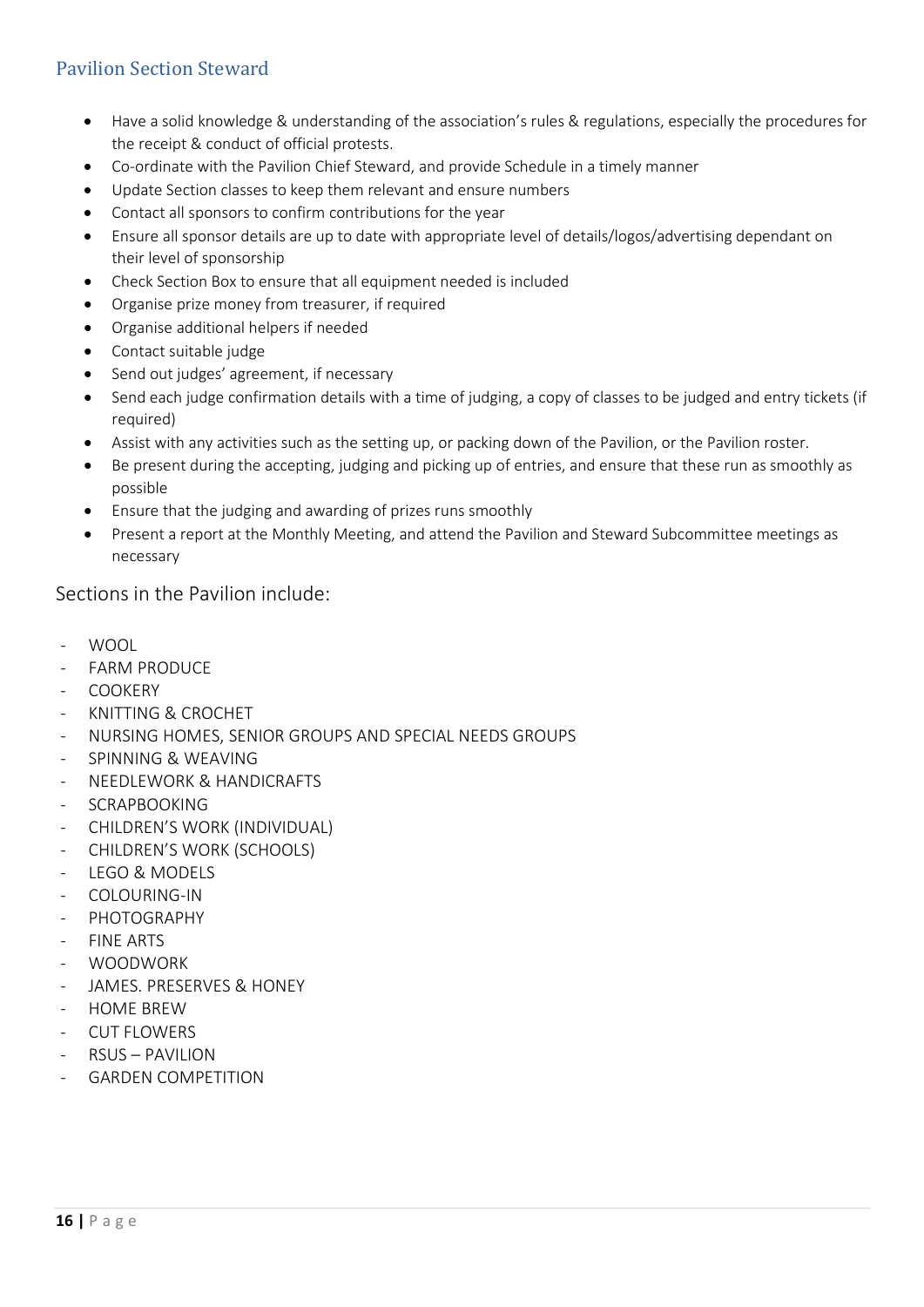# <span id="page-16-0"></span>Chief Cattle Steward

- Have a solid knowledge & understanding of the association's rules & regulations, especially the procedures for the receipt & conduct of official protests.
- It is recommended, but not essential to have a good working knowledge of competition rules & guidelines and an awareness of individual breed & registries rules/guidelines/standards.
- Update cattle classes to keep them relevant and ensure numbers in each class so they are cost effective
- Contact all sponsors to confirm contributions for the year
- Ensure all sponsor details are up to date with appropriate level of details/logos/advertising dependant on their level of sponsorship
- Check all ribbons
- Organise prize money from treasurer
- Organise stewards for each judge
- Receive entries prior to show and organise into classes for judging sheets
- Check all entries have appropriately completed National Health Declaration forms, NVD's and exhibit registration.
- All cattle to be NLIS scanned and ASC forms to be completed correctly
- Send completed NLIS form back to DPI
- Contact suitable judge
- Send out judges' agreement
- Give treasurer copy of judges' agreement for payment at show / after show
- Send each judge confirmation details with accommodation, copy of classes to be judged and entry tickets
- Present a report at the Monthly Meeting where necessary, and attend Livestock Subcommittee meetings where necessary

# <span id="page-16-1"></span>Pet Show Co-Ordinator

- This position will be held by the current Showgirl/s
- Have a solid knowledge & understanding of the association's rules & regulations, especially the procedures for the receipt & conduct of official protests.
- Update Section classes to keep them relevant. This will be a virtual competition following the success from 2021
- Contact all sponsors to confirm contributions for the year
- Ensure all sponsor details are up to date with appropriate level of details/logos/advertising dependant on their level of sponsorship
- Organise prize money from treasurer, if required
- Organise additional helpers if needed
- Contact suitable judge
- Ensure that the judging and awarding of prizes runs smoothly
- Present a report at the Monthly Meeting where necessary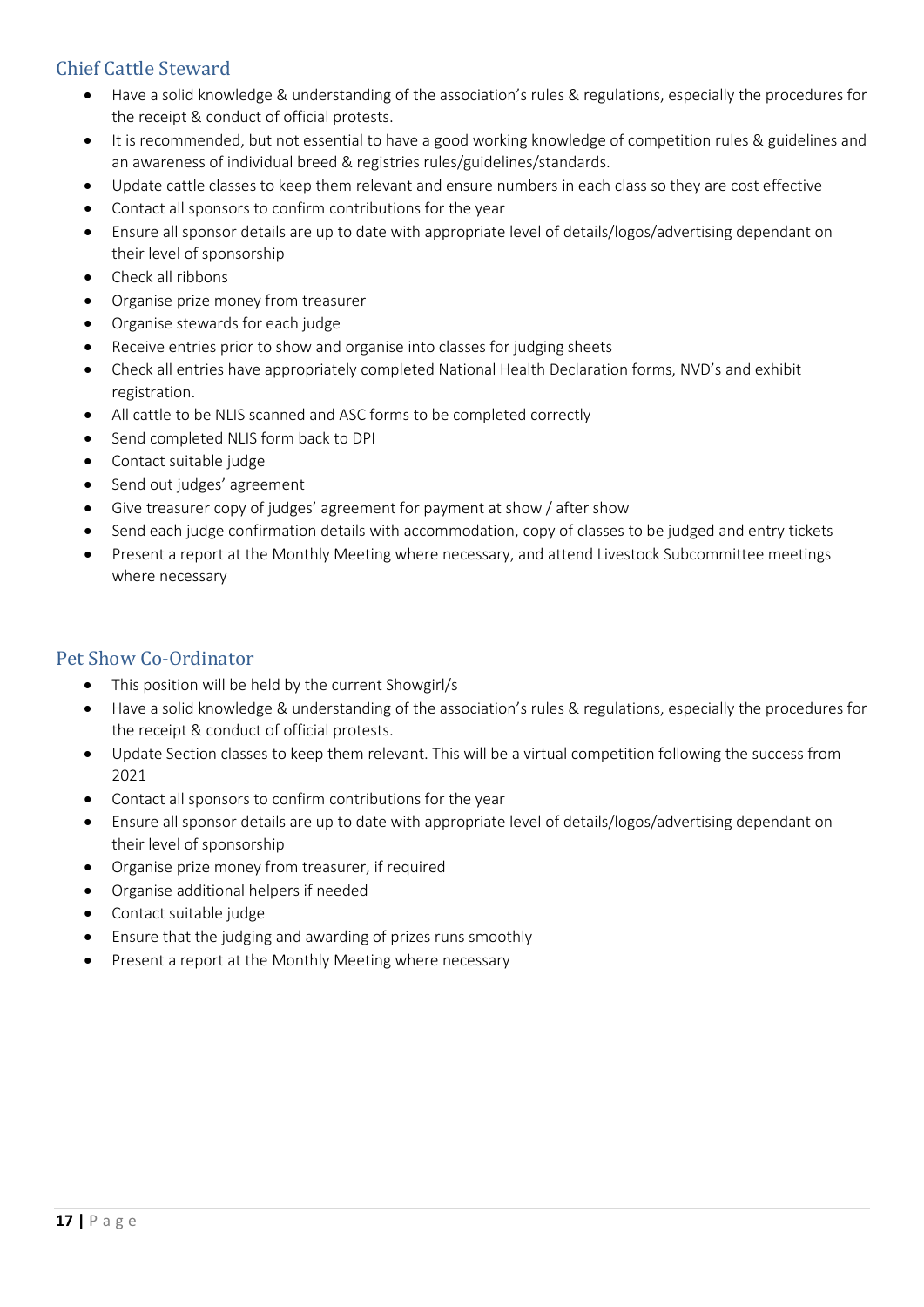# <span id="page-17-0"></span>Chair of the Ring Committee

This position will be filled at the first Ring Meeting after the AGM, and will be an elected position voted on by the Chief Horse Steward, Chief Entertainment Steward and Ring Committee members.

The Chair should:

- Be appropriately dressed for the standard of the show, the weather conditions and be clearly identifiable.

- Be seen at all times to keep strictly to all rules and regulations without favouritism. Be approachable and fair to everyone, whilst remaining reserved and separate from exhibitors and maintaining a firm control of the activity in the arena/rings.

- Be aware of the show's risk management, misconduct & workplace health & safety policies and be vigilant in minimising the incidence and impact of any potential risks within the main arena to competitors, spectators, stewards & judges.

- Exercise, under the Rules of the association, full control of the arena (or the parts allocated to them) and be provided the authority to make any reasonable decisions that are necessary to maintain control and minimise risk to both public and competitors.

- Be in attendance on the showground/arena at all times during the use of the arena, for which they are responsible particularly during adjudication.

- Endeavour to keep the rings running to time. A word in the steward's and/or judge's ear may be necessary through the day. In the case of a clash of classes every effort should be made to allow an exhibitor to compete, however, in fairness to other Competitors the Rings should not be held up unnecessarily.

- Ensure exhibitors & other persons not required for an exhibit are removed from the vicinity of judges during adjudication.

- Keep up with developments within shows, new terminology and its meaning and be determined to prevent any conduct or activity detrimental to the association.

- Report immediately to the appropriate person in the association the knowledge that an exhibit is suffering from an infectious or contagious disease and apply the organisation's bio security plan.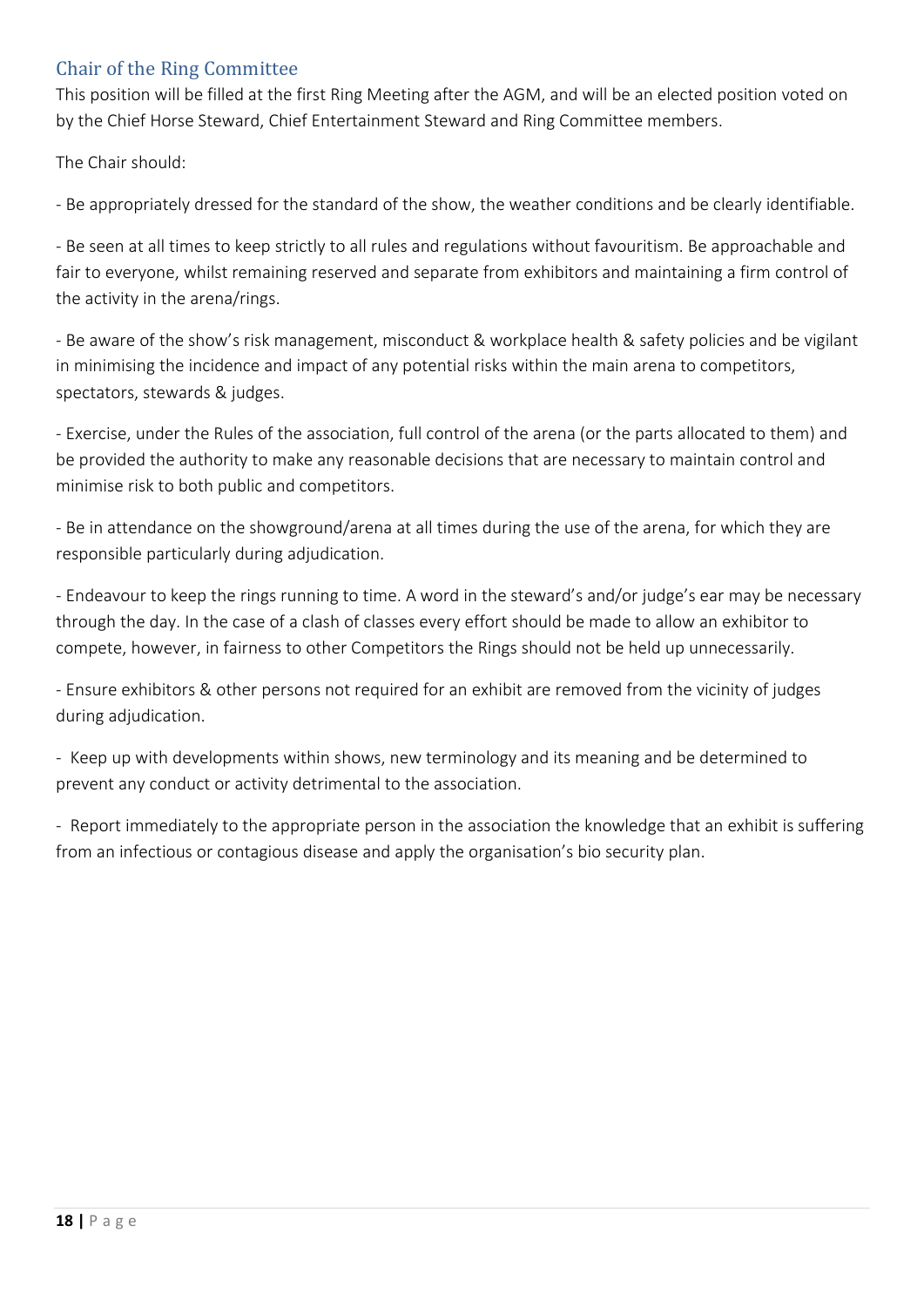# <span id="page-18-0"></span>Horse Ring (Breeds & Hacks) Co-Ordinator

- Have a solid knowledge & understanding of the Society's/association's rules & regulations, especially the procedures for the receipt & conduct of official protests. a. Upon receipt of an official protest, immediately follow the procedure established by the association or in the absence of an established procedure, the ASC of NSW guidelines for conducting an official protest.
- Have a solid working knowledge of the ASC's Judging Code of Conduct and Model Horse Regulations, and regularly check for updates.
- Have a good knowledge of equestrian discipline competition rules & guidelines (e.g. Show Horse Council, EA, ASC of NSW, capital city Royal Shows etc.) and an awareness of individual breed rules/guidelines.
- Arrive in plenty of time to brief the Stewards and Judges and ensure they are prepared at the appropriate time to receive, classify & judge exhibits, record results & present awards. They should be particularly attentive to the security of personal data of competitors and the custody and veracity of the Section/s results.
- Ensure the Rings are set up satisfactorily for the smooth, safe & efficient running of the Show and that ribbons, trophies, result sheets, pens, clip boards etc. in addition to seating, shelter and refreshments for officials are provided in each ring.
- Endeavour to ensure that Stewards do not say anything to an exhibitor or any other person regarding the adjudication of an exhibit or repeat the remarks the judge may make without their specific consent.
- Stewards are expected to maintain and support the same ethical standards as judges
- Update horse classes to keep them relevant, and in line with any updates announced by breed societies/registries, or the ASC, and ensure numbers in each class so they are cost effective
- Contact all sponsors to confirm contributions for the year
- Ensure all sponsor details are up to date with appropriate level of details/logos/advertising dependant on their level of sponsorship
- Check all ribbons
- Organise prize money from treasurer
- Organise stewards for each judge
- Organise stewards (preferably two) for selling entry tickets plus the procedure for how prize money will be awarded
- Contact suitable judge for each ring
- Send out travel expense agreement, and Code of Conduct for Judge/s.
- Judges are not to be paid, only to cover expenses re travel expense agreement
- Give treasurer copy of judges' agreement for payment at show / after show
- Send each judge/s confirmation details with accommodation, copy of classes to be judged and entry tickets
- Present a report at the Monthly Meeting, and attend Ring Subcommittee meetings where necessary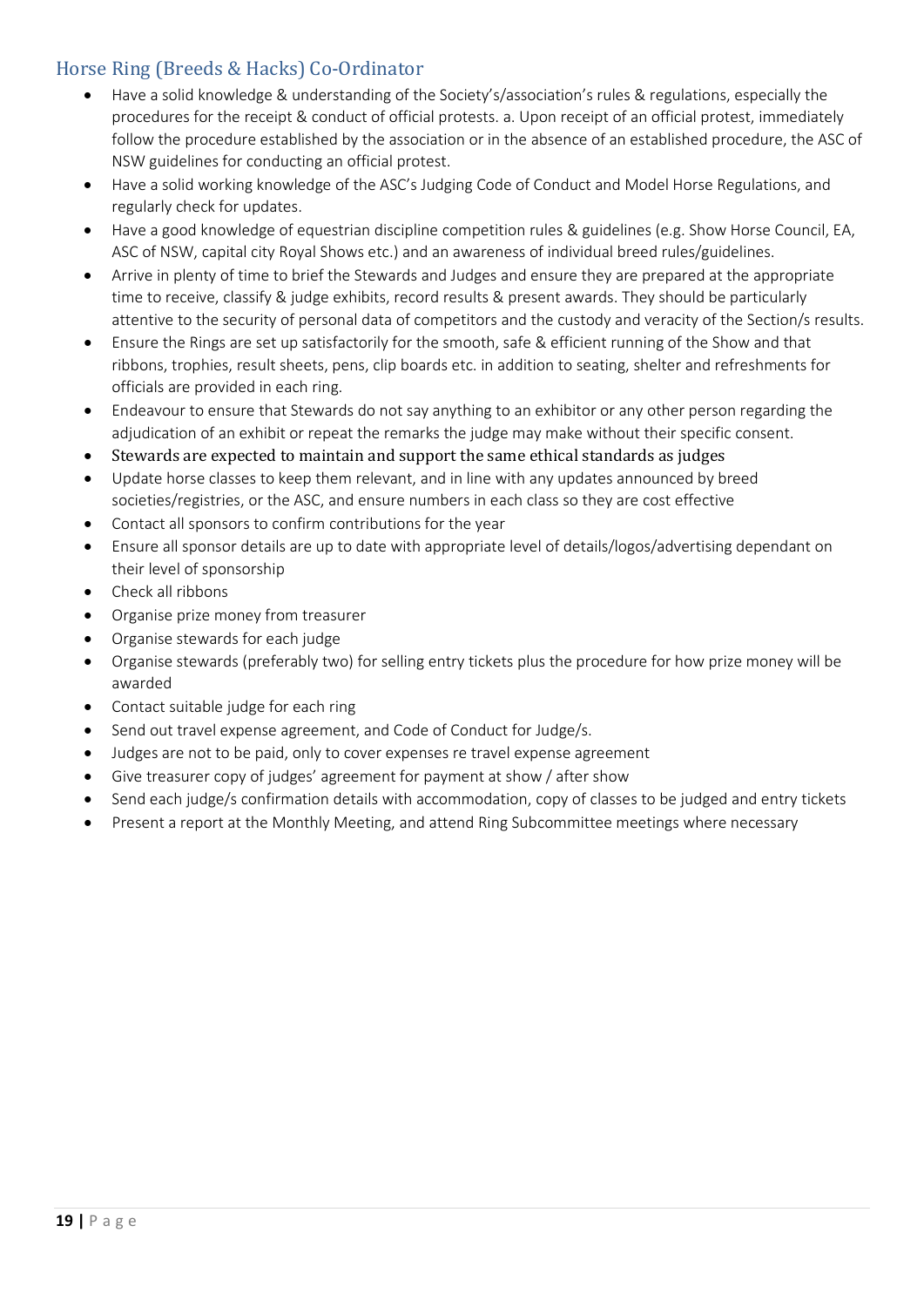# <span id="page-19-0"></span>Chief Jumping Steward

- Have a solid knowledge & understanding of the association's rules & regulations, especially the procedures for the receipt & conduct of official protests.
- Have a solid working knowledge of the ASC's Judging Code of Conduct and Model Horse Regulations, and regularly check for updates.
- It is recommended, but not essential to have a good working knowledge of Equestrian Australia's competition rules & guidelines.
- Arrive in plenty of time to brief the Stewards and Judge
- Ensure the arena/s are set up satisfactorily for the smooth, safe & efficient running of the Show and that ribbons, trophies, result sheets, pens, clip boards etc. in addition to seating, shelter and refreshments for officials are provided in each ring.
- Stewards are expected to maintain and support the same ethical standards as judges
- Update jumping classes to keep them relevant, and in line with any updates announced by Equestrian Australia, and ensure numbers in each class so they are cost effective
- Contact all sponsors to confirm contributions for the year
- Ensure all sponsor details are up to date with appropriate level of details/logos/advertising dependant on their level of sponsorship
- Check all ribbons
- Organise prize money from treasurer
- Organise marshaller and ring crew to assist course designer
- Contact suitable judge and course builder
- If course designer is requesting a daily fee ensure you receive a copy of their current Personal Indemnity (PI) insurance. Paying travel expenses only does not require extra PI insurance
- Send out travel expense agreement, and Code of Conduct for Judge and Course Builder.
- Judges are not to be paid, only to cover expenses re travel expense agreement
- Give treasurer copy of judges' agreement for payment at show / after show
- Send each judge and course builder confirmation details with accommodation, copy of classes to be judged and entry tickets
- Present a report at the Monthly Meeting, and attend Ring Subcommittee meetings where necessary

# <span id="page-19-1"></span>Poultry Chief Steward

- Have a solid knowledge & understanding of the association's rules & regulations, especially the procedures for the receipt & conduct of official protests.
- It is recommended, but not essential to have a good working knowledge of competition rules & guidelines and an awareness of individual breed & registries rules/guidelines/standards.
- Update poultry classes to keep them relevant and ensure numbers in each class so they are cost effective
- Contact all sponsors to confirm contributions for the year
- Ensure all sponsor details are up to date with appropriate level of details/logos/advertising dependant on their level of sponsorship
- Check all ribbons and prize cards
- Organise prize money from treasurer
- Organise stewards for each judge
- Receive entries prior to show and organise into classes for judging sheets
- Contact suitable judge
- Send out judges' agreement and give treasurer copy of judges agreement for payment at show / after show if necessary
- Send each judge confirmation details with accommodation, copy of classes to be judged and entry tickets
- Ensure that the judging and awarding of prizes runs smoothly
- Ensure that the drop off and pick up of entries runs as smoothly as possible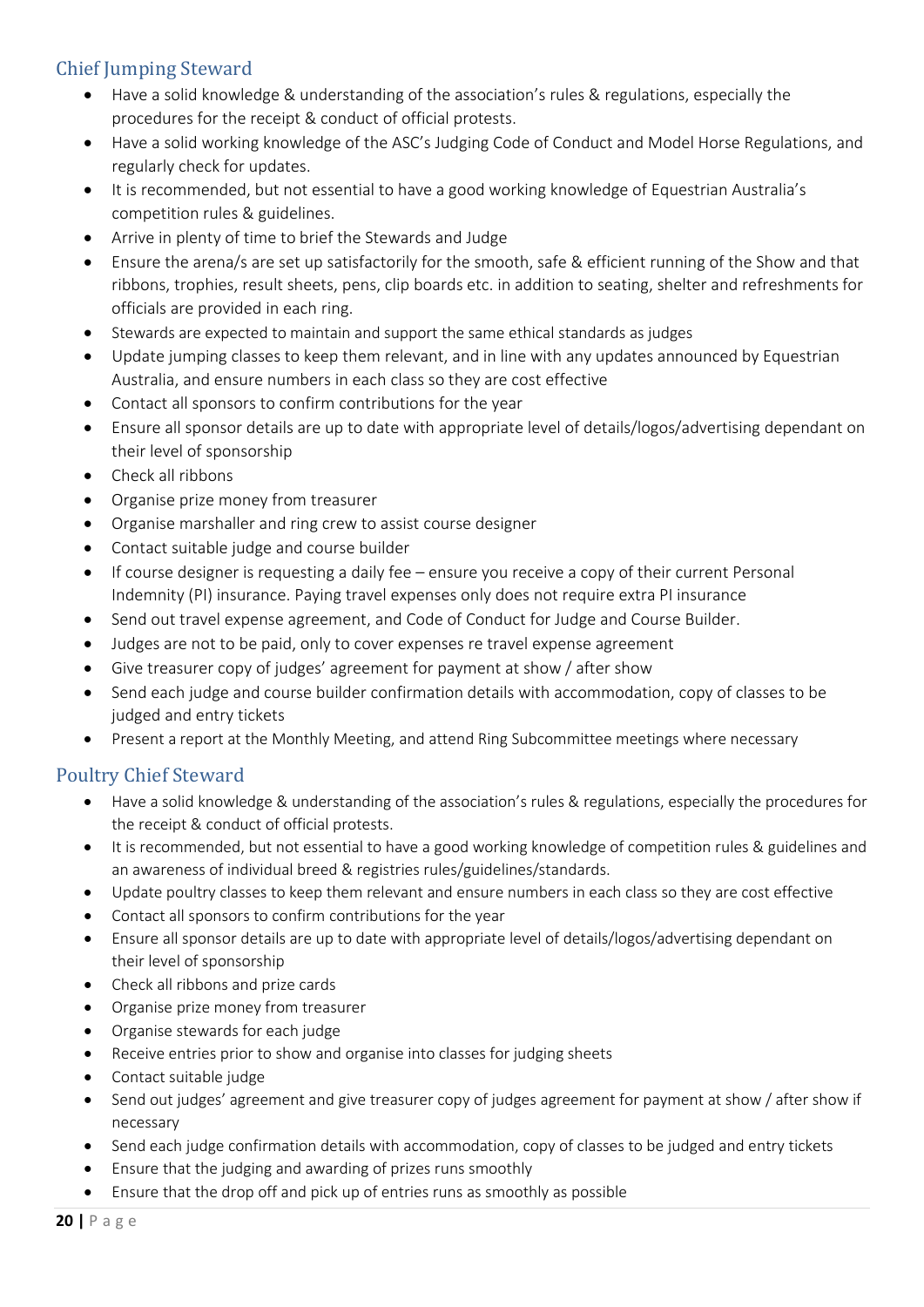- Ensure that the section runs in accordance with the associations Biosecurity Plan
- Present a report at the Monthly Meeting, and attend Steward Subcommittee meetings as necessary

# <span id="page-20-0"></span>Demolition Derby Co-Ordinator

- Have a solid knowledge & understanding of the association's rules & regulations, especially the procedures for the receipt & conduct of official protests.
- Have a working knowledge of the ASC's rules and regulations regarding the running of a Demolition Derby.
- Update Schedule to keep it relevant, especially in relation to the safety aspects.
- Establish a limit of entrants
- Contact all sponsors to confirm contributions for the year
- Ensure all sponsor details are up to date with appropriate level of details/logos/advertising dependant on their level of sponsorship
- Organise prize money from treasurer, if required
- Organise trophies if required
- Organise additional helpers if needed
- Contact suitable judge/s (usually 3) and scrutineers to inspect the vehicles before they can enter the ring
- Assist with any activities such as the setting up, and cleaning up, of the Main Ring.
- Be present during the scrutineering and the competitions, and ensure that these run as smoothly as possible
- Ensure that the judging and awarding of prizes runs smoothly
- Present a report at the Monthly Meeting

### <span id="page-20-1"></span>Bar/Security

- Have a solid knowledge & understanding of the association's rules & regulations, especially in relation to the associations Liquor License and, Security arrangements.
- Organise for the alcohol and necessary equipment such as cool room, tables, chairs, gazebos etc)
- Contact all sponsors to confirm contributions for the year, if necessary
- Organise location and any additional requirements such as panels
- Organise float, and notify the Treasurer
- Organise additional helpers if needed
- Organise quotes for necessary for security providers
- Provide Security providers with number of guards needed and times they are required
- Work in conjunction with the Gates Co-ordinator and Treasurer for the safety of volunteers and floats/gate takings
- Present a report at the Monthly Meeting

# <span id="page-20-2"></span>Publicity and Media Officer

- Have a solid knowledge & understanding of the association's rules & regulations
- Have a solid understanding of the Show's Social Media policy
- Is responsible for the implementation of this policy, including reporting on compliance and actions taken to the Committee (i.e. removal of content, banning of users).
- Is responsible for all social media platforms that the organisation is present on, and the development and distribution of information and content regarding upcoming events, meeting information, and any other information that is required
- Is responsible for keeping the website up-to-date with schedules, contact details and any other relevant information
- Work in conjunction with Head Stewards and stakeholders to develop content to be distributed via social media and advertising channels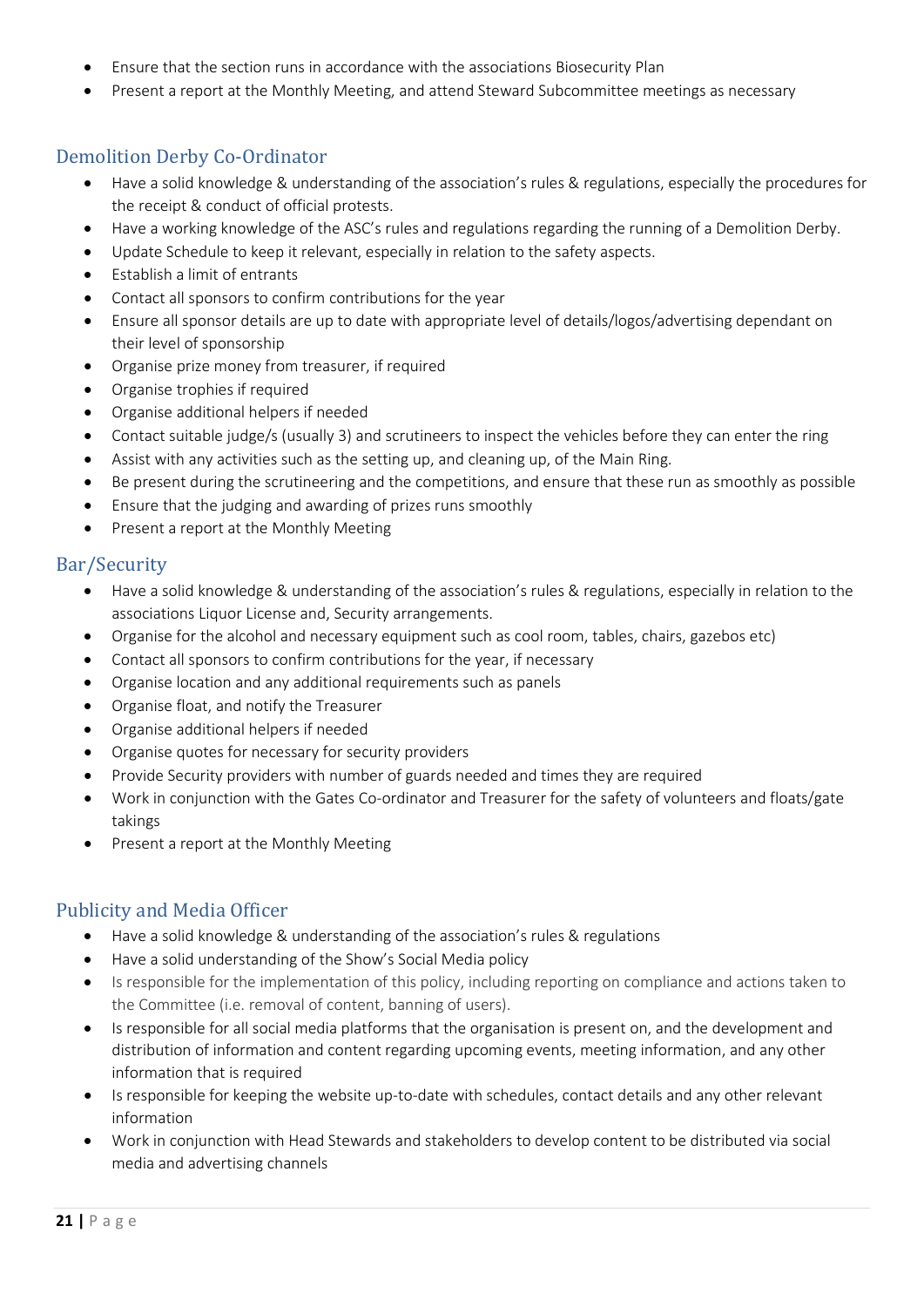- Responsible for all media advertising arrangements (TV, radio, newspaper etc) for the organisation's events in conjunction with the Treasurer
- Propose additional advertising options to the Committee, where necessary
- Contact all sponsors to confirm logos and blurbs are correct, and work with the Sponsorship Coordinator and Secretary to ensure all sponsors require the correct advertising per the Prospectus.
- Update the large banners and Gate Dates each year
- Present a social media report at the Monthly Meeting which should include previous months analytics regarding new likes and follows, post engagements and reach and a proposal of the next month's content

# <span id="page-21-0"></span>Main Ring and Show Entertainment Co-Ordinator

- Have a solid knowledge & understanding of the association's rules & regulations
- Is responsible for developing an entertainment schedule for the Friday and Saturday evenings, and presenting this schedule to the Committee for approval
- Is responsible for organising the Grand Opening and/or the Grand Parade if relevant
- Work in conjunction with the Ring Committee (Hacks/Showjumping) where necessary
- Provide a Schedule of Events to the Secretary
- Work with the Treasurer in regards to prize money for events
- Present a report at the Monthly Meeting

# <span id="page-21-1"></span>Catering Steward

- Is responsible for the proper management of the Associations canteen on competition days and at other events and functions nominated by the Committee.
- If necessary, form a canteen sub-committee.
- Prepare a canteen operator job description.
- Establish canteen operating hours and prepare a volunteer canteen roster
- Order all food and drink items considered necessary to stock the canteen, as well as equipment such as cool rooms and BBQs
- Arrange pick up/delivery of all canteen items.
- Attend the monthly committee meeting and assist in the general running of the Association.
- Obtain, and account, for any floats that are required from the Treasurer.
- Ensure that the canteen and its contents are secure at all time.
- Ensure all food is handled/served correctly, and any necessary certification is undertaken

### <span id="page-21-2"></span>Trade Site Co-Ordinator

- Is responsible for site allocation and placement of the Trade Sites, applications and/or amusements at the annual Agricultural Show
- Develop and distribute the updated Trade Site Application forms to previous traders, and onto the website
- Review each application and ensure that they meet the necessary requirements to attend the Annual Show
- Check and confirm that each application has the correct Certificate of Currency
- Develop a placement map that will be available in the Secretaries Office, outlining where each successful applicant will be positioned
- Check and confirm the Certificate of Currency for all necessary amusement providers/rides, that may or may not be part of the Showmen's Guild of Australasia.
- Attend the monthly committee meeting and provide a report as necessary
- Provide a list of applicants to the Treasurer to allow for cross-reference for payments via direct deposit.
- Work in conjunction with the Security provider to ensure that traders sites are secured as necessary
- Inspect each site, to ensure their products are displayed appropriately and do not breach the ASC's Code of Conduct
- Where necessary, act as a mediator for conflicting applicants